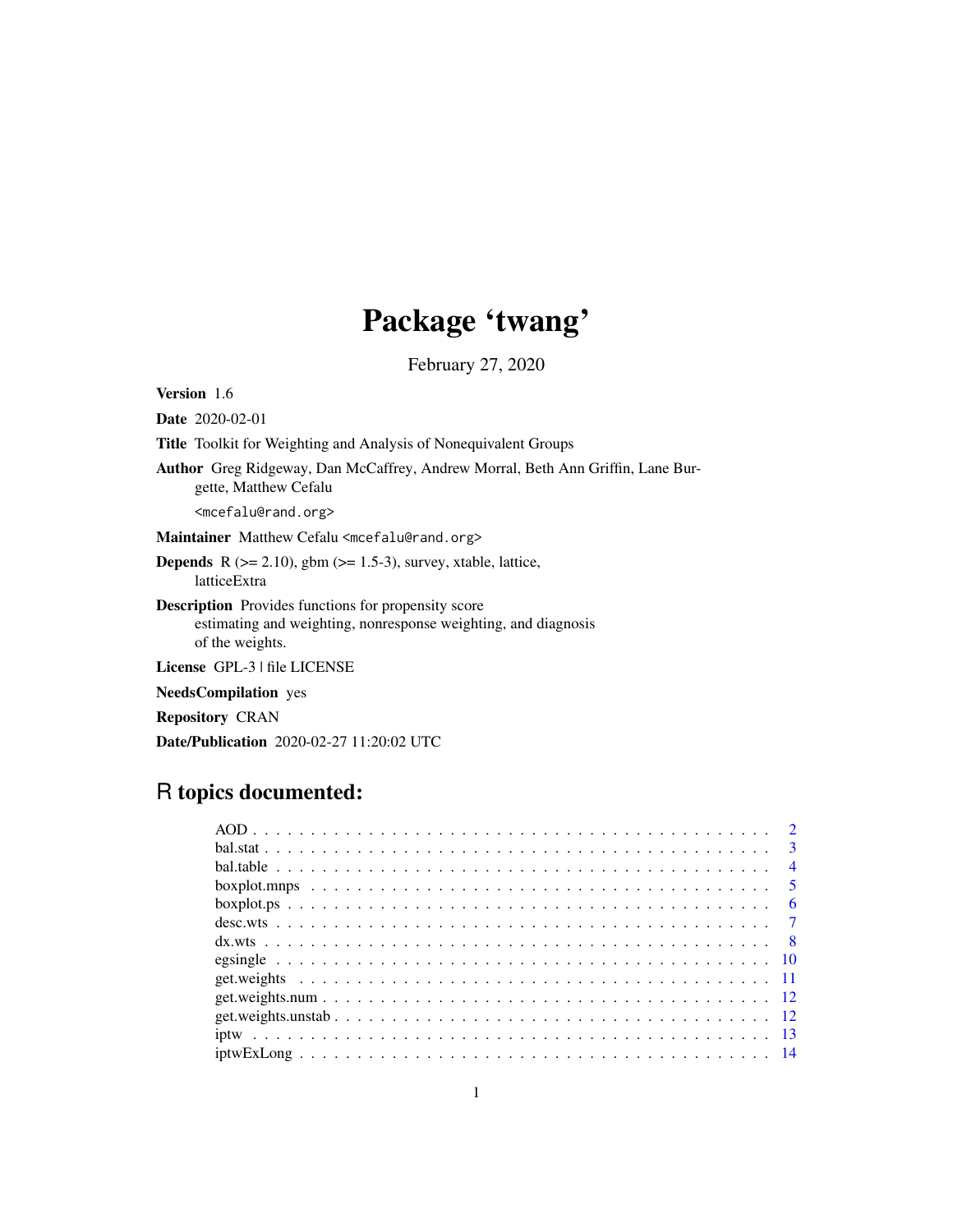#### 2 and 2 and 2 and 2 and 2 and 2 and 2 and 2 and 2 and 2 and 2 and 2 and 2 and 2 and 2 and 2 and 2 and 2 and 2 and 2 and 2 and 2 and 2 and 2 and 2 and 2 and 2 and 2 and 2 and 2 and 2 and 2 and 2 and 2 and 2 and 2 and 2 and

| $mnIptwExLong$ |  |
|----------------|--|
|                |  |
|                |  |
|                |  |
|                |  |
|                |  |
|                |  |
|                |  |
|                |  |
|                |  |
|                |  |
|                |  |
|                |  |

#### **Index** [32](#page-31-0)

AOD *Subset of Alcohol and Other Drug treatment data*

# Description

A small subset of the data from McCaffrey et al. (2013).

#### Usage

data(AOD)

# Format

A data frame with 600 observations on the following 10 variables.

treat Treatment that each study subject received. Either community, metcbt5, or scy.

suf12 outcome variable, substance use frequency at 12 month follow-up

illact covariate, illicit activities scale

crimjust covariate, criminal justice involvement

subprob covariate, substance use problem scale

subdep covariate, substance use dependence scale

white 1 if non-Hispanic white, 0 otherwise

# References

McCaffrey, DF, BA Griffin, D Almirall, ME Slaughter, R Ramchand and LF Burgette (2013). A tutorial on propensity score estimation for multiple treatments using generalized boosted models. Statistics in Medicine.

<span id="page-1-0"></span>

| ۰      |
|--------|
| I      |
| I      |
| ٦<br>٦ |
|        |
|        |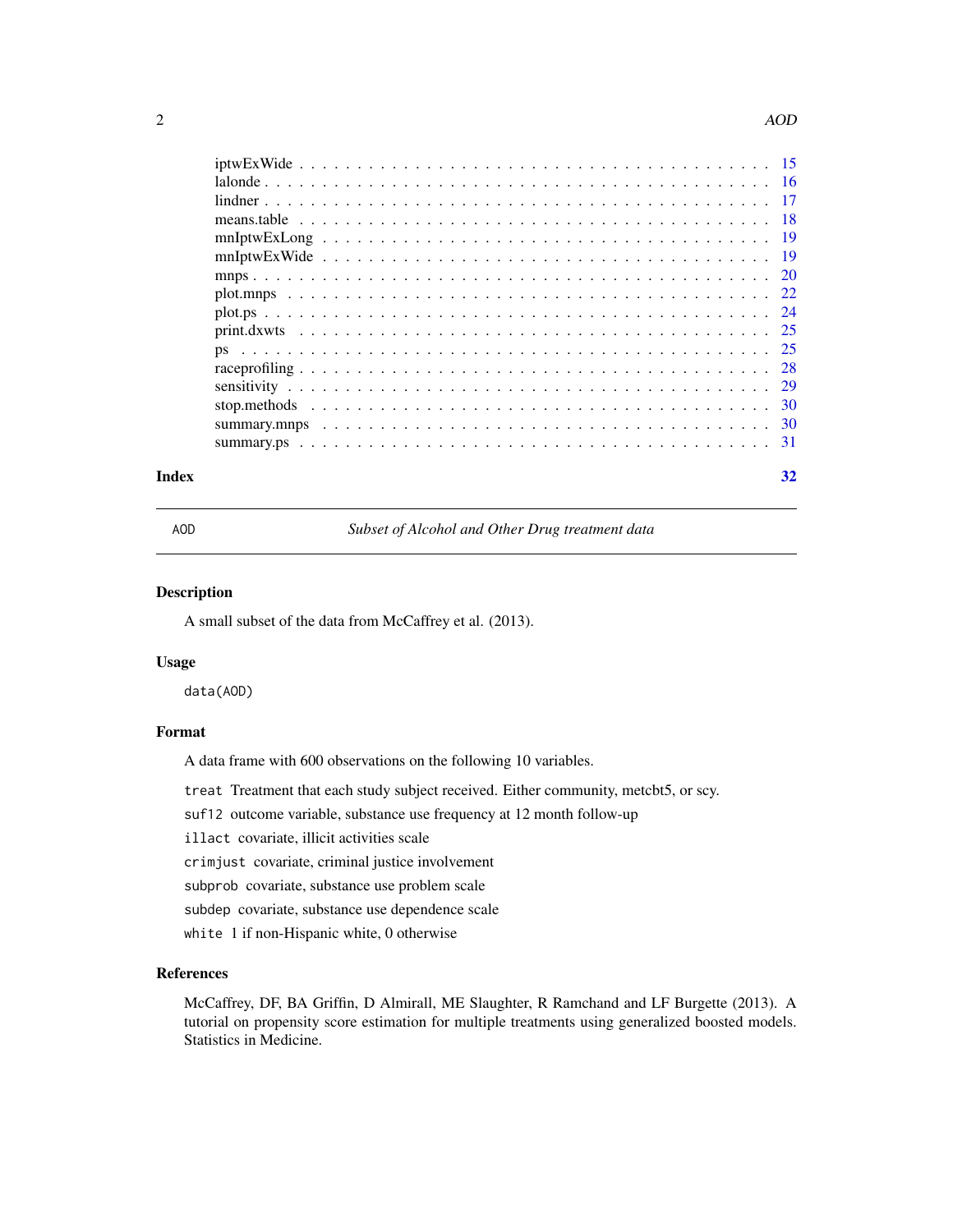<span id="page-2-1"></span><span id="page-2-0"></span>

bal.stat compares the treatment and control subjects by means, standard deviations, effect size, and KS statistics

# Usage

```
bal.stat(data,
         vars = NULL,
         treat.var,
         w.all,
         sampw,
         get.means = TRUE,
         get.ks = TRUE,
         na.action = "level",
         estimand,
         multinom, fillNAs = FALSE)
```
# Arguments

| data      | a data frame containing the data                                                                                                                                             |
|-----------|------------------------------------------------------------------------------------------------------------------------------------------------------------------------------|
| vars      | a vector of character strings with the names of the variables on which the func-<br>tion will assess the balance                                                             |
| treat.var | the name of the treatment variable                                                                                                                                           |
| w.all     | observation weights (e.g. propensity score weights, sampling weights, or both)                                                                                               |
| sampw     | sampling weights. These are passed in addition to w.all because the "un-<br>weighted" results shoud be adjusted for sample weights (though not propensity<br>score weights). |
| get.means | logical. If TRUE then bal. stat will compute means and variances                                                                                                             |
| get.ks    | logical. If TRUE then bal. stat will compute KS statistics                                                                                                                   |
| na.action | a character string indicating how bal. stat should handle missing values. Cur-<br>rent options are "level", "exclude", or "lowest"                                           |
| estimand  | either "ATT" or "ATE"                                                                                                                                                        |
| multinom  | TRUE if used for multinomial propensity scores.                                                                                                                              |
| fillNAs   | If TRUE, fills in zeros for missing values.                                                                                                                                  |

# Details

bal.stat calls auxiliary functions for each variable and assembles the results in a table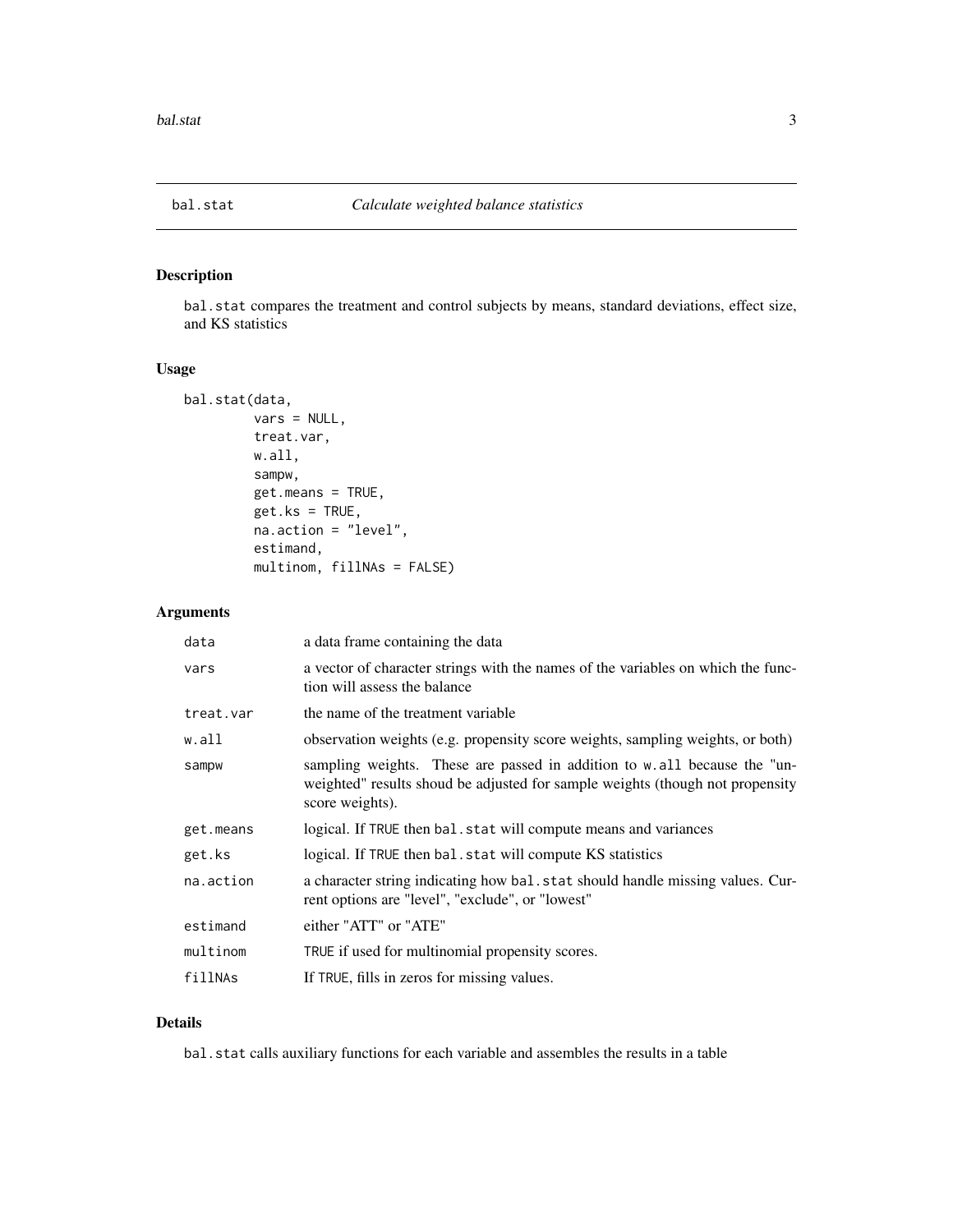## <span id="page-3-0"></span>Value

get.means and get.ks manipulate the inclusion of certain columns in the returned result.

#### See Also

The example for [ps](#page-24-1) contains an example of the use of bal.table

<span id="page-3-1"></span>

|  | bal.table |
|--|-----------|
|  |           |

Compute balance table

#### Description

Extract the balance table from [ps](#page-24-1), [dx.wts](#page-7-1), and [mnps](#page-19-1) objects

#### Usage

```
bal.table(x, digits = 3, collapse.to = c("pair","covariate","stop.method")[1],
subset.var = NULL, subset.treat = NULL, subset.stop.method = NULL, es.cutoff = 0,
ks.cutoff = 0, p.cutoff = 1, ks.p.cutoff = 1, timePeriods = NULL, ...)
```
#### **Arguments**

| $\mathsf{x}$       | a ps or dx. wts object                                                                                                                                                                  |
|--------------------|-----------------------------------------------------------------------------------------------------------------------------------------------------------------------------------------|
| digits             | The number of digits that the numerical entries should be rounded to.                                                                                                                   |
| collapse.to        | For mnps ATE objects, the comparisons can be given for all pairs (default), sum-<br>marized by pre-treatment covariate and stop.method, or as a single summary for<br>each stop.method. |
| subset.var         | Eliminate all but a specified subset of covariates.                                                                                                                                     |
| subset.treat       | Subset to either all pairs that include a specified treatment or a single pair of<br>treatments.                                                                                        |
| subset.stop.method |                                                                                                                                                                                         |
|                    | Subset to a subset of stop.method\'s used to fit the ps object.                                                                                                                         |
| es.cutoff          | Subsets to comparisons with absolute ES values bigger than es. cutoff.                                                                                                                  |
| ks.cutoff          | Subsets to comparisons with KS values bigger than ks. cutoff.                                                                                                                           |
| p.cutoff           | Subsets to comparisons with t- or chi-squared p-values no bigger than p. cutoff.                                                                                                        |
| ks.p.cutoff        | Subsets to comparisons with KS p-values no bigger than ks.p.cutoff.                                                                                                                     |
| timePeriods        | Used to subset times for iptw fits.                                                                                                                                                     |
| .                  | Additional arugments.                                                                                                                                                                   |

#### Details

bal.table is a generic function for extracting balance tables from [ps](#page-24-1) and [dx.wts](#page-7-1) objects. These objects usually have several sets of candidate weights, one for an unweighted analysis and perhaps several stop.methods. bal.table will return a table for each set of weights combined into a list. Each list component will be named as given in the x, usually the name of the stop.method. The balance table labeled "unw" indicates the unweighted analysis.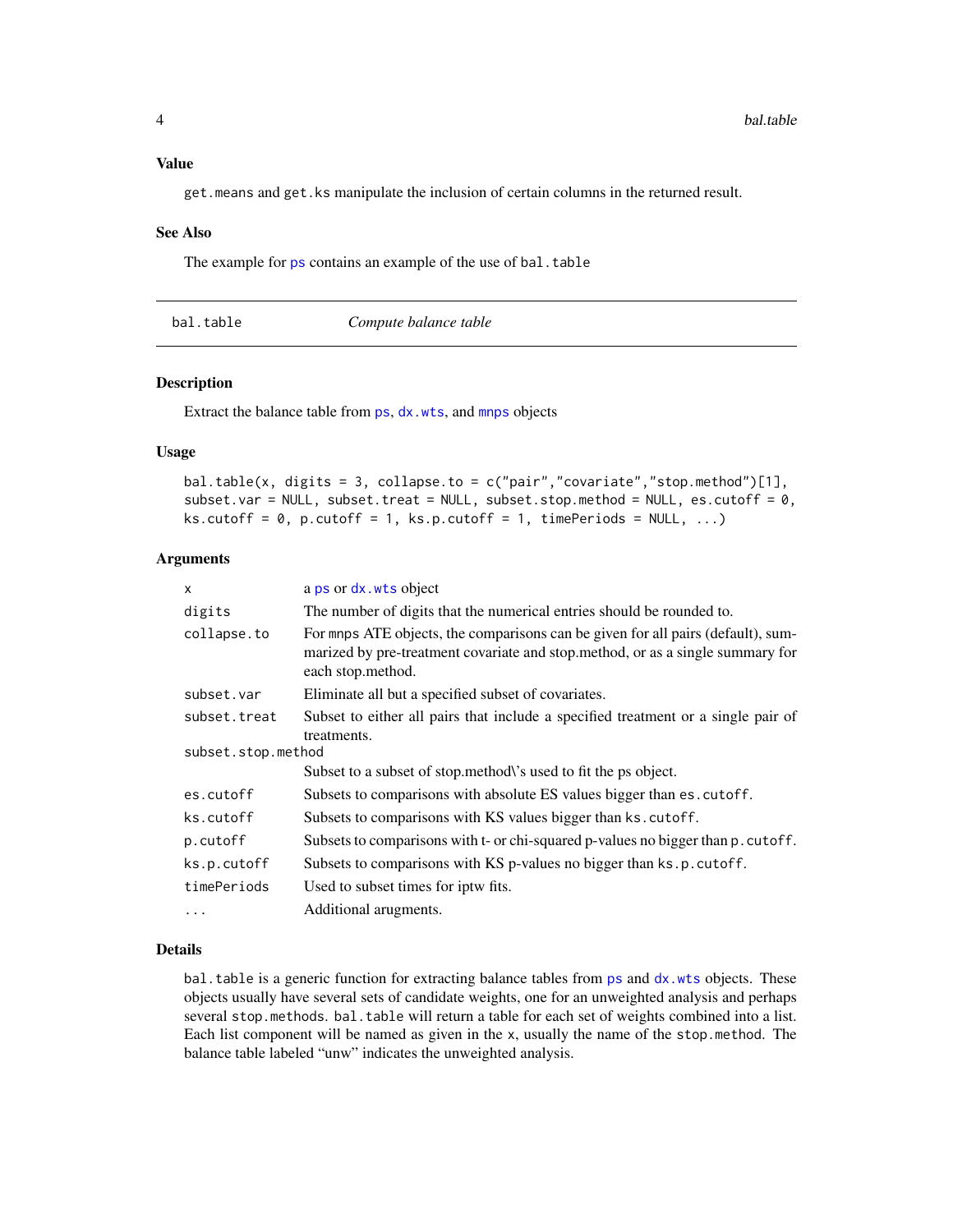# <span id="page-4-0"></span>boxplot.mnps 5

# Value

Returns a data frame containing the balance information.

| tx.mn      | The mean of the treatment group                                                                                                                                                                          |
|------------|----------------------------------------------------------------------------------------------------------------------------------------------------------------------------------------------------------|
| tx.sd      | The standard deviation of the treatment group                                                                                                                                                            |
| ct.mn      | The mean of the control group                                                                                                                                                                            |
| ct.sd      | The standard deviation of the control group                                                                                                                                                              |
| std.eff.sz | The standardized effect size, $(tx.mn-ct.mn)/tx$ .sd. If tx.sd is small or 0, the<br>standardized effect size can be large or INF. Therefore standardized effect sizes<br>greater than 500 are set to NA |
| stat       | the t-statistic for numeric variables and the chi-square statistic for continuous<br>variables                                                                                                           |
| р          | the p-value for the test associated with stat                                                                                                                                                            |
| ks         | the KS statistic                                                                                                                                                                                         |
| ks.pval    | the KS p-value computed using the analytic approximation, which does not nec-<br>essarily work well with a lot of ties                                                                                   |

## See Also

The example for [ps](#page-24-1) contains an example of the use of bal.table

| <b>Boxplots for mnps objects</b> |
|----------------------------------|
|----------------------------------|

# Description

This function produces a collection of diagnostic plots for mnps objects.

#### Usage

```
## S3 method for class 'mnps'
boxplot(x, stop.method = NULL, color = TRUE, figureRows = NULL,
singlePlot = NULL, multiPage = FALSE, time = NULL, print = TRUE, ...)
```

| $\mathsf{x}$ | A ps object                                                                                                                                                                             |
|--------------|-----------------------------------------------------------------------------------------------------------------------------------------------------------------------------------------|
| stop.method  | Only 1 stop method can be presented at a time for mnps objects. Use a numeric<br>indicator of which stop method (among those specified when fitting the mnps<br>object) should be used. |
| color        | If FALSE, a grayscale figure will be returned.                                                                                                                                          |
| figureRows   | The number of rows in the figure. Defaults to the number of panels.                                                                                                                     |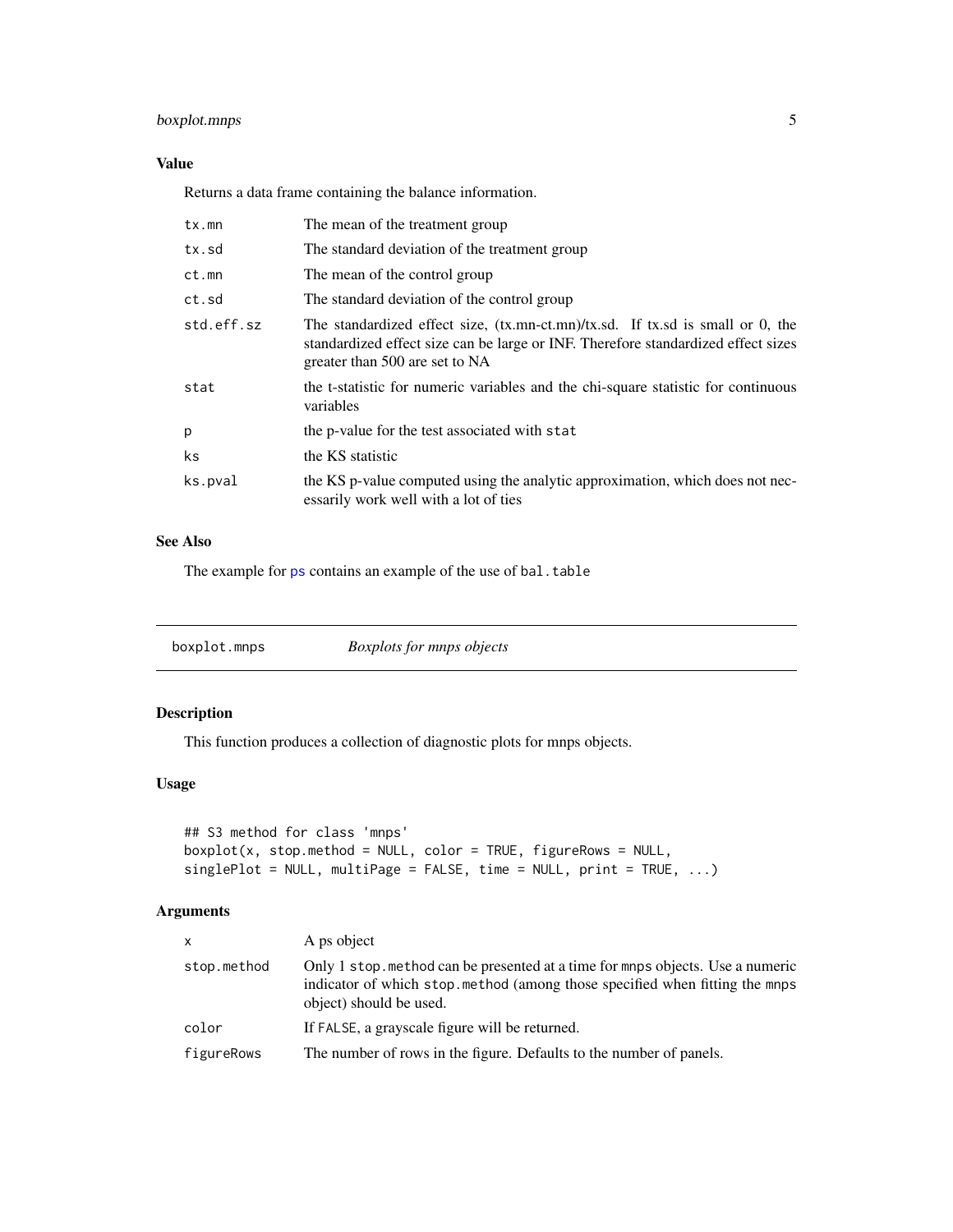<span id="page-5-0"></span>

| singlePlot | If multiple sets of boxplots are produced, singlePlot can be used to select only<br>one. For example, singlePlot = 2 would return only the second set of boxplots.                                      |
|------------|---------------------------------------------------------------------------------------------------------------------------------------------------------------------------------------------------------|
| multiPage  | When multiple frames of a figure are produced, multipage = TRUE will print<br>each frame on a different page. This is intended for situations where the graphi-<br>cal output is being saved to a file. |
| time       | For use with jptw fits.                                                                                                                                                                                 |
| print      | If FALSE, the figure is returned but not printed.                                                                                                                                                       |
| $\cdots$   | Additional arguments that may be passed to the underlying lattice package<br>plotting functions                                                                                                         |

# Details

This function produces lattice-style graphics of diagnostic plots.

# References

Dan McCaffrey, G. Ridgeway, Andrew Morral (2004). "Propensity Score Estimation with Boosted Regression for Evaluating Adolescent Substance Abuse Treatment," *Psychological Methods* 9(4):403- 425.

#### See Also

[ps](#page-24-1)

boxplot.ps *Boxplots for ps objects*

# Description

This function produces a collection of diagnostic plots for ps objects.

# Usage

```
## S3 method for class 'ps'
boxplot(x, subset=NULL, color = TRUE, time = NULL, ...)
```

| $\boldsymbol{\mathsf{x}}$ | A ps object                                                                                                                                                                                                                                  |
|---------------------------|----------------------------------------------------------------------------------------------------------------------------------------------------------------------------------------------------------------------------------------------|
| subset                    | If multiple stop method rules were used in the ps() call, subset restricts the<br>plots of a subset of the stopping rules that were employed. This argument ex-<br>pects a subset of the integers from 1 to k, if k stop. methods were used. |
| color                     | If set to FALSE, grayscale figures will be produced                                                                                                                                                                                          |
| time                      | Used to specify a subset of times for use with the iptw function. Ignored for<br>standard ps fits.                                                                                                                                           |
| $\ddotsc$                 | Additional arguments that may be passed to the underlying lattice package<br>plotting functions                                                                                                                                              |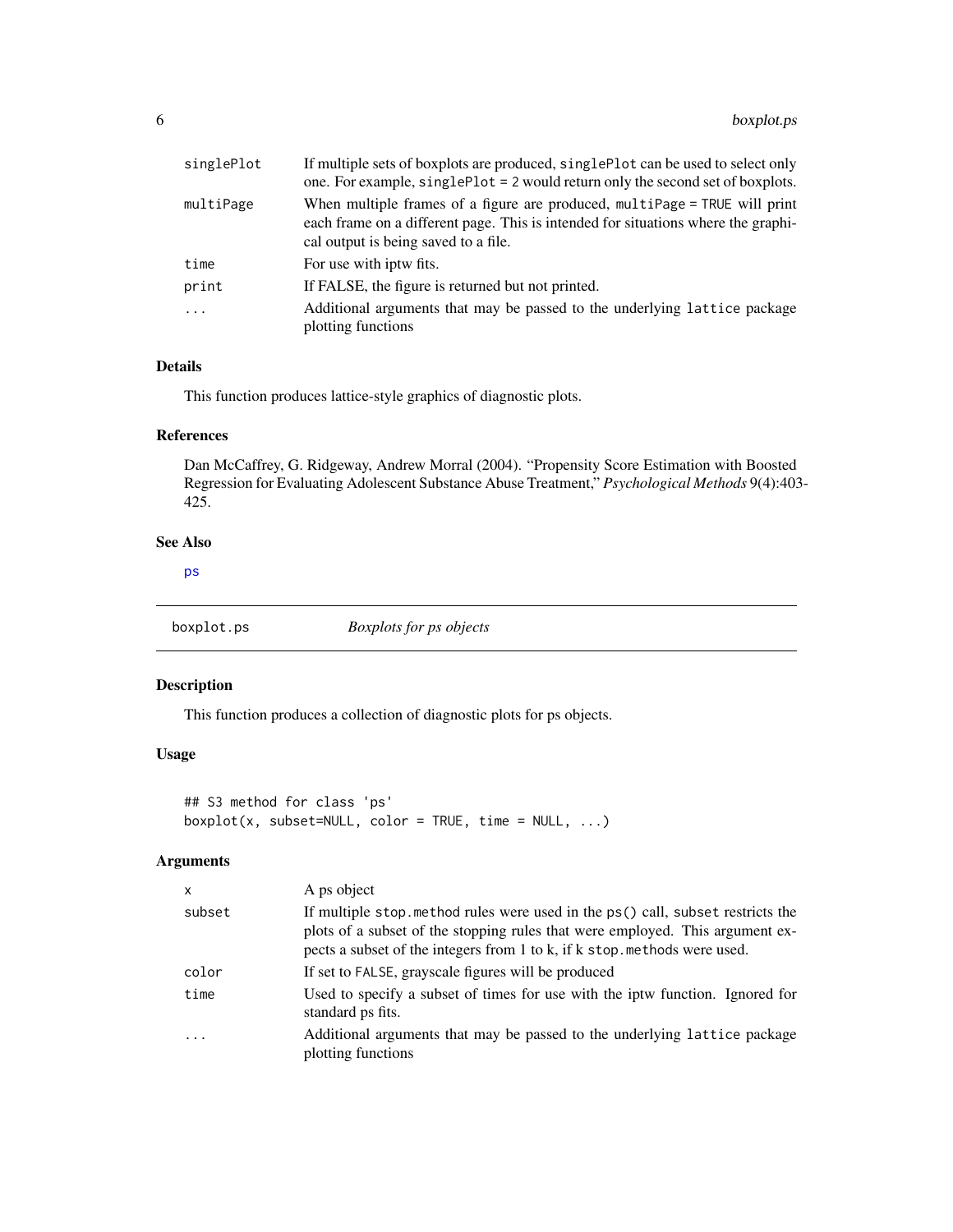#### <span id="page-6-0"></span>desc.wts 7

# Details

This function produces lattice-style graphics of diagnostic plots.

#### References

Dan McCaffrey, G. Ridgeway, Andrew Morral (2004). "Propensity Score Estimation with Boosted Regression for Evaluating Adolescent Substance Abuse Treatment," *Psychological Methods* 9(4):403- 425.

# See Also

[ps](#page-24-1)

# desc.wts *Diagnosis of weights*

# Description

desc.wts assesses the quality of a set of weights on balancing a treatment and control group.

#### Usage

```
desc.wts(data,
         w,
```

```
sampw = sampw,
vars = NULL,
treat.var,
tp,
na.action = "level",
perm.test.iters=0,
verbose=TRUE,
alerts.stack,
estimand, multinom = FALSE, fillNAs = FALSE)
```

| data      | a data frame containing the dataset                                                 |
|-----------|-------------------------------------------------------------------------------------|
| W         | a vector of weights equal to nrow (data)                                            |
| sampw     | sampling weights, if provided                                                       |
| vars      | a vector of variable names corresponding to data                                    |
| treat.var | the name of the treatment variable                                                  |
| tp        | a title for the method "type" used to create the weights, used to label the results |
| na.action | a string indicating the method for handling missing data                            |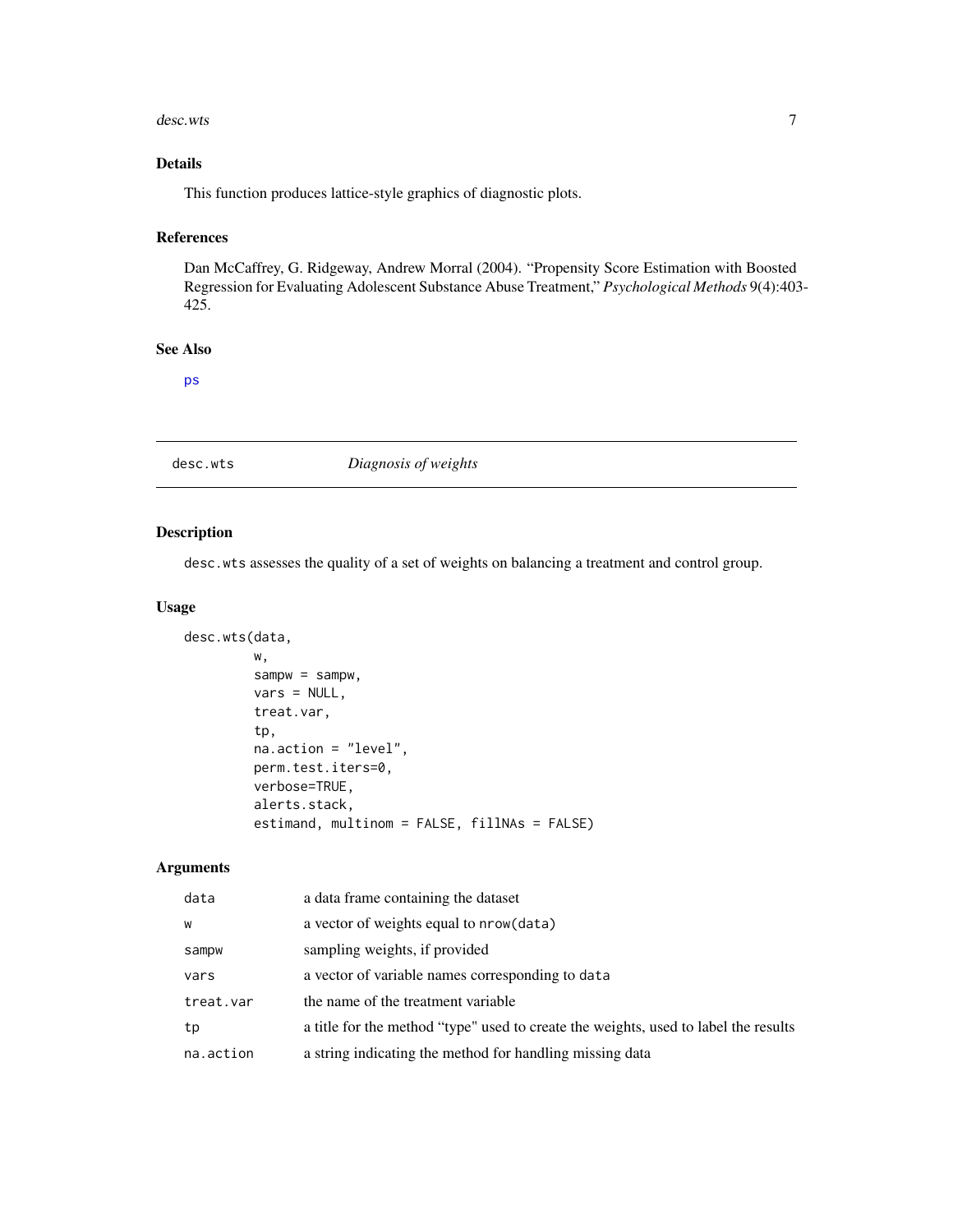<span id="page-7-0"></span>

| perm.test.iters |                                                                                                                                                                                                                                                                                                                                                                                                          |  |
|-----------------|----------------------------------------------------------------------------------------------------------------------------------------------------------------------------------------------------------------------------------------------------------------------------------------------------------------------------------------------------------------------------------------------------------|--|
|                 | an non-negative integer giving the number of iterations of the permutation test<br>for the KS statistic. If perm. test. iters=0 then the function returns an analytic<br>approximation to the p-value. This argument is ignored is $x$ is a ps object.<br>Setting perm. test. i ters=200 will yield precision to within 3% if the true p-<br>value is 0.05. Use perm. test. iters=500 to be within $2\%$ |  |
| verbose         | if TRUE, lots of information will be printed to monitor the the progress of the<br>fitting                                                                                                                                                                                                                                                                                                               |  |
| alerts.stack    | an object for collecting warnings issued during the analyses                                                                                                                                                                                                                                                                                                                                             |  |
| estimand        | the estimand of interest: either "ATT" or "ATE"                                                                                                                                                                                                                                                                                                                                                          |  |
| multinom        | Indicator that weights are from a propsensity score analysis with 3 or more treat-<br>ment groups.                                                                                                                                                                                                                                                                                                       |  |
| fillNAs         | If TRUE fills NAs with zeros.                                                                                                                                                                                                                                                                                                                                                                            |  |

# Details

desc.wts calls [bal.stat](#page-2-1) to assess covariate balance. If perm.test.iters>0 it will call bal.stat multiple times to compute Monte Carlo p-values for the KS statistics and the maximum KS statistic. It assembles the results into a list object, which usually becomes the desc component of ps objects that [ps](#page-24-1) returns.

#### Value

See the description of the desc component of the ps object that [ps](#page-24-1) returns

#### See Also

[ps](#page-24-1)

<span id="page-7-1"></span>dx.wts *Propensity score diagnostics*

# Description

dx.wts takes a ps object or a set of propensity scores and computes diagnostics assessing covariates balance.

## Usage

```
dx.wts(x,
       data,
       estimand,
       vars=NULL,
       treat.var,
       x.as.weights=TRUE,
       sampw=NULL,
       perm.test.iters=0)
```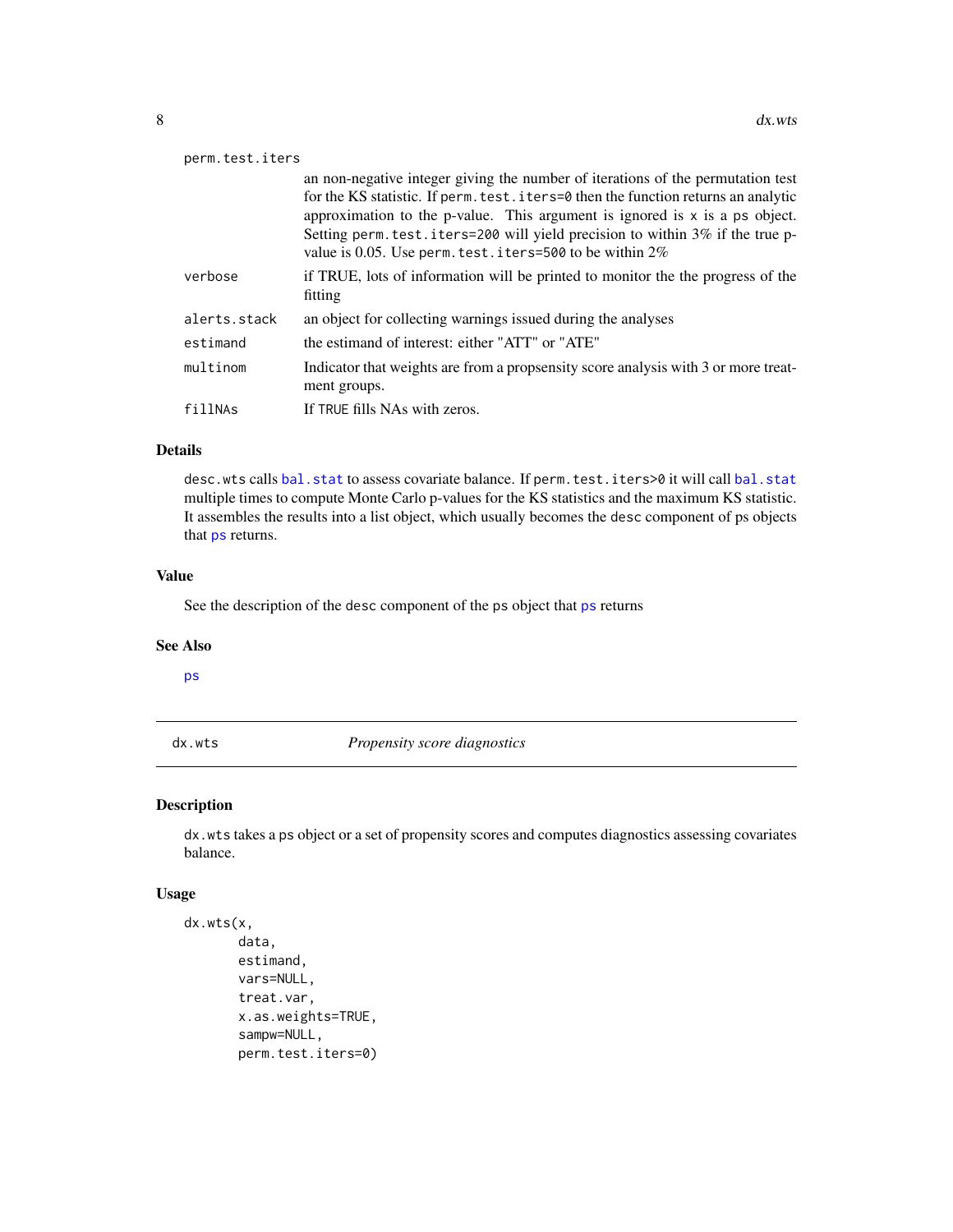#### <span id="page-8-0"></span> $dx.wts$  9

# Arguments

| $\mathsf{x}$    | a data frame, matrix, or vector of propensity score weights or a ps object. x can<br>also be a data frame, matrix, or vector of propensity scores if x . as . weights=FALSE                                                                                                                                                                                                                          |
|-----------------|------------------------------------------------------------------------------------------------------------------------------------------------------------------------------------------------------------------------------------------------------------------------------------------------------------------------------------------------------------------------------------------------------|
| data            | a data frame                                                                                                                                                                                                                                                                                                                                                                                         |
| estimand        | the estimand of interest: either "ATT" or "ATE"                                                                                                                                                                                                                                                                                                                                                      |
| vars            | a vector of character strings naming variables in data on which to assess balance                                                                                                                                                                                                                                                                                                                    |
| treat.var       | a character string indicating which variable in data contains the 0/1 treatment<br>group indicator                                                                                                                                                                                                                                                                                                   |
| x.as.weights    | TRUE or FALSE indicating whether x specifies propensity score weights or propen-<br>sity scores. Ignored if x is a ps object                                                                                                                                                                                                                                                                         |
| sampw           | optional sampling weights. If x is a ps object then the sampling weights should<br>have been passed to ps and not specified here. dx. wts will issue a warning if x<br>is a ps object and sampw is also specified                                                                                                                                                                                    |
| perm.test.iters |                                                                                                                                                                                                                                                                                                                                                                                                      |
|                 | an non-negative integer giving the number of iterations of the permutation test<br>for the KS statistic. If perm. test. iters=0 then the function returns an analytic<br>approximation to the p-value. This argument is ignored is $x$ is a ps object.<br>Setting perm. test. iters=200 will yield precision to within 3% if the true p-<br>value is 0.05. Use perm. test. iters=500 to be within 2% |

#### Details

Creates a balance table that compares unweighted and weighted means and standard deviations, computes effect sizes, and KS statistics to assess the ability of the propensity scores to balance the treatment and control groups.

## Value

Returns a list containing

| treat       | the vector of 0/1 treatment assignment indicators                                                                                                                                                                                                                       |
|-------------|-------------------------------------------------------------------------------------------------------------------------------------------------------------------------------------------------------------------------------------------------------------------------|
| desc        | a nested list containing detailed diagnostic information on the weights. This in-<br>cludes the number of treatment and control subjects, the effective sample size,<br>the largest KS statistic, the average absolute effect size, and the complete bal-<br>ance table |
| summary.tab | a data frame showing balance information                                                                                                                                                                                                                                |
| ps          | the given propensity scores                                                                                                                                                                                                                                             |
| W           | the given weights                                                                                                                                                                                                                                                       |
| datestamp   | the date and time of the call to dx. wts                                                                                                                                                                                                                                |
| parameters  | the parameters used when calling dx.wts                                                                                                                                                                                                                                 |
| alerts      | text containing any warnings accumulated during the estimation                                                                                                                                                                                                          |
| varNames    | the variable names                                                                                                                                                                                                                                                      |

# See Also

The example for [ps](#page-24-1) contains an example of the use of dx.wts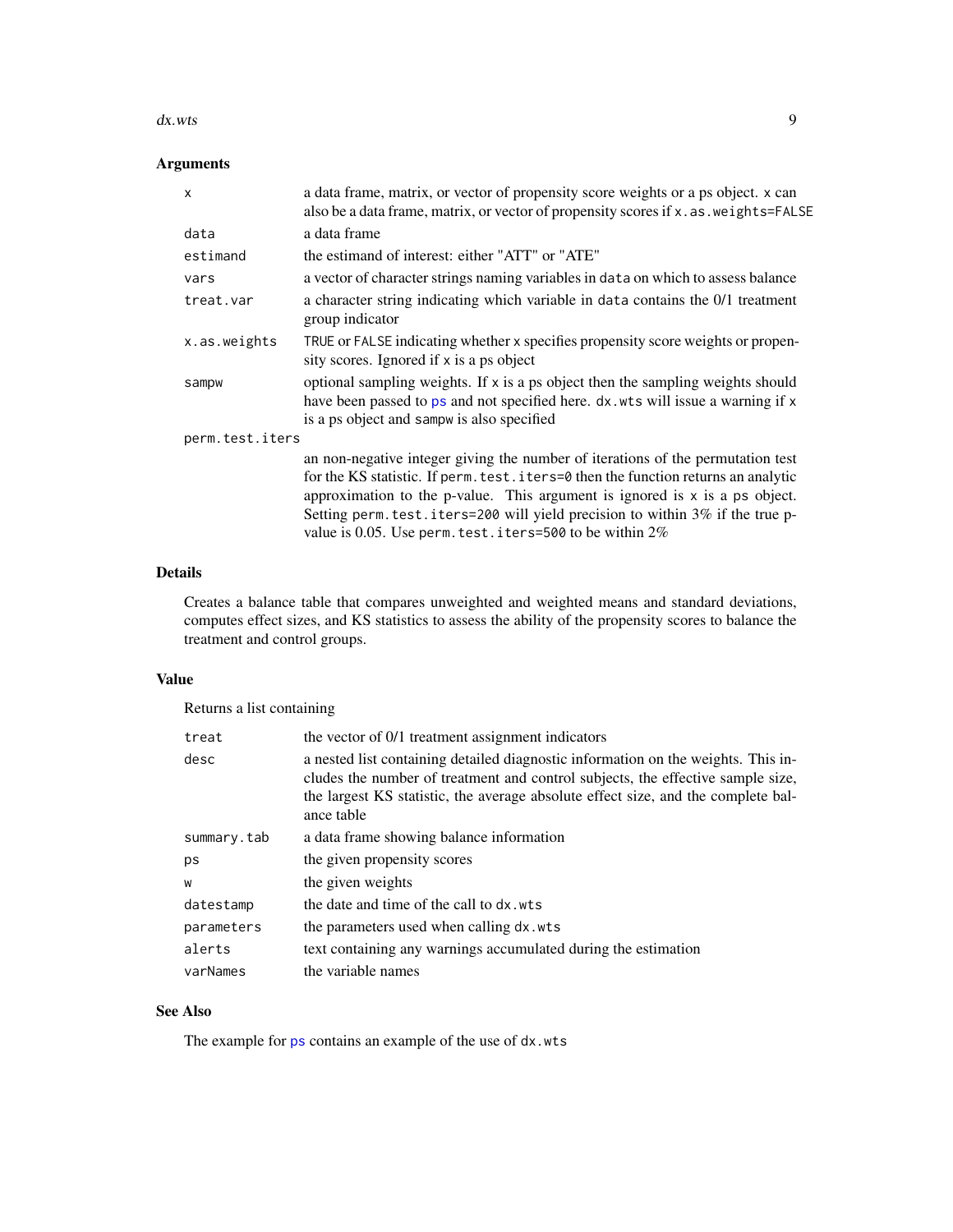<span id="page-9-0"></span>

A subset of the mathematics scores from the U.S. Sustaining Effects Study. The subset consists of information on 1721 students from 60 schools. This dataset is available in the mlmRev package.

#### Usage

data(egsingle)

#### Format

A data frame with 7230 observations on the following 12 variables.

schoolid a factor of school identifiers childid a factor of student identifiers year a numeric vector indicating the year of the test grade a numeric vector indicating the student's grade math a numeric vector of test scores on the IRT scale score metric retained a factor with levels 0 1 indicating if the student has been retained in a grade. female a factor with levels Female Male black a factor with levels 0 1 indicating if the student is Black hispanic a factor with levels 0 1 indicating if the student is Hispanic size a numeric vector indicating the number of students enrolled in the school lowinc a numeric vector giving the percentage of low-income students in the school mobility a numeric vector

## Source

Reproduced from themlmRev package for use in the section on nonresponse weighting in the twang package vignette. These data are distributed with the HLM software package (Bryk, Raudenbush, and Congdon, 1996). Conversion to the R format is described in Doran and Lockwood (2006).

## References

Doran, H.C. and J.R. Lockwood (2006). "Fitting value-added models in R," *Journal of Educational and Behavioral Statistics*, 31(1)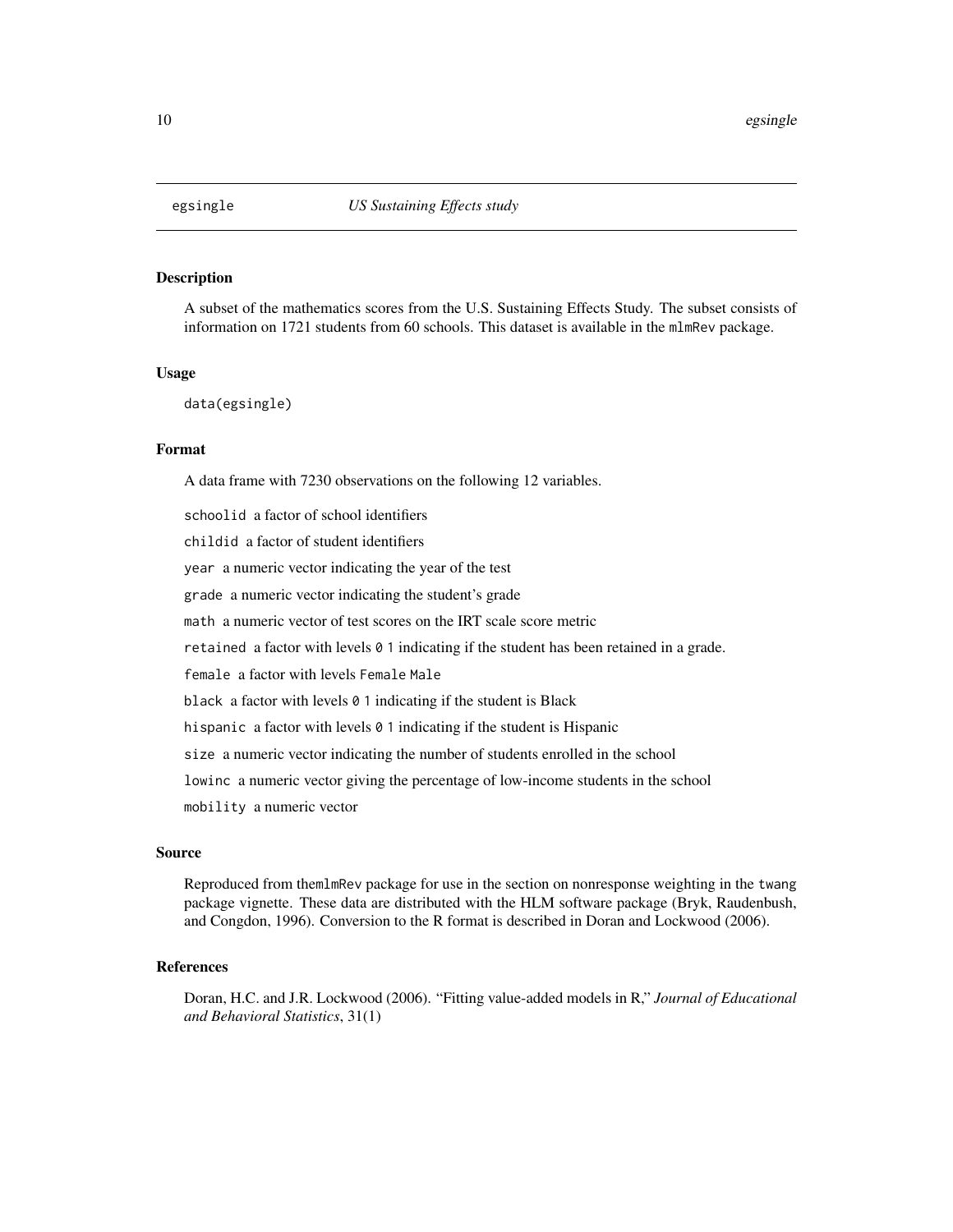<span id="page-10-0"></span>

Extracts propensity score weights from a ps or mnps object.

# Usage

```
get.weights(ps1,
stop.method = NULL,
            estimand = NULL,
            withSampW = TRUE)
```
# Arguments

| ps1         | a ps or mnps object                                                                                                                                                                                                              |
|-------------|----------------------------------------------------------------------------------------------------------------------------------------------------------------------------------------------------------------------------------|
| stop.method | indicates which set of weights to retrieve from the ps object                                                                                                                                                                    |
| estimand    | indicates whether the weights are for the average treatment effect on the treated<br>(ATT) or the average treatment effect on the population (ATE). By default,<br>get. weights will use the estimand used to fit the ps object. |
| withSampW   | Returns weights with sample weights multiplied in, if they were provided in the<br>original ps or mnps call.                                                                                                                     |

# Details

Weights for ATT are 1 for the treatment cases and p/(1-p) for the control cases.

Weights for ATE are 1/p for the treatment cases and 1/(1-p) for the control cases.

# Value

a vector of weights

# See Also

[ps](#page-24-1)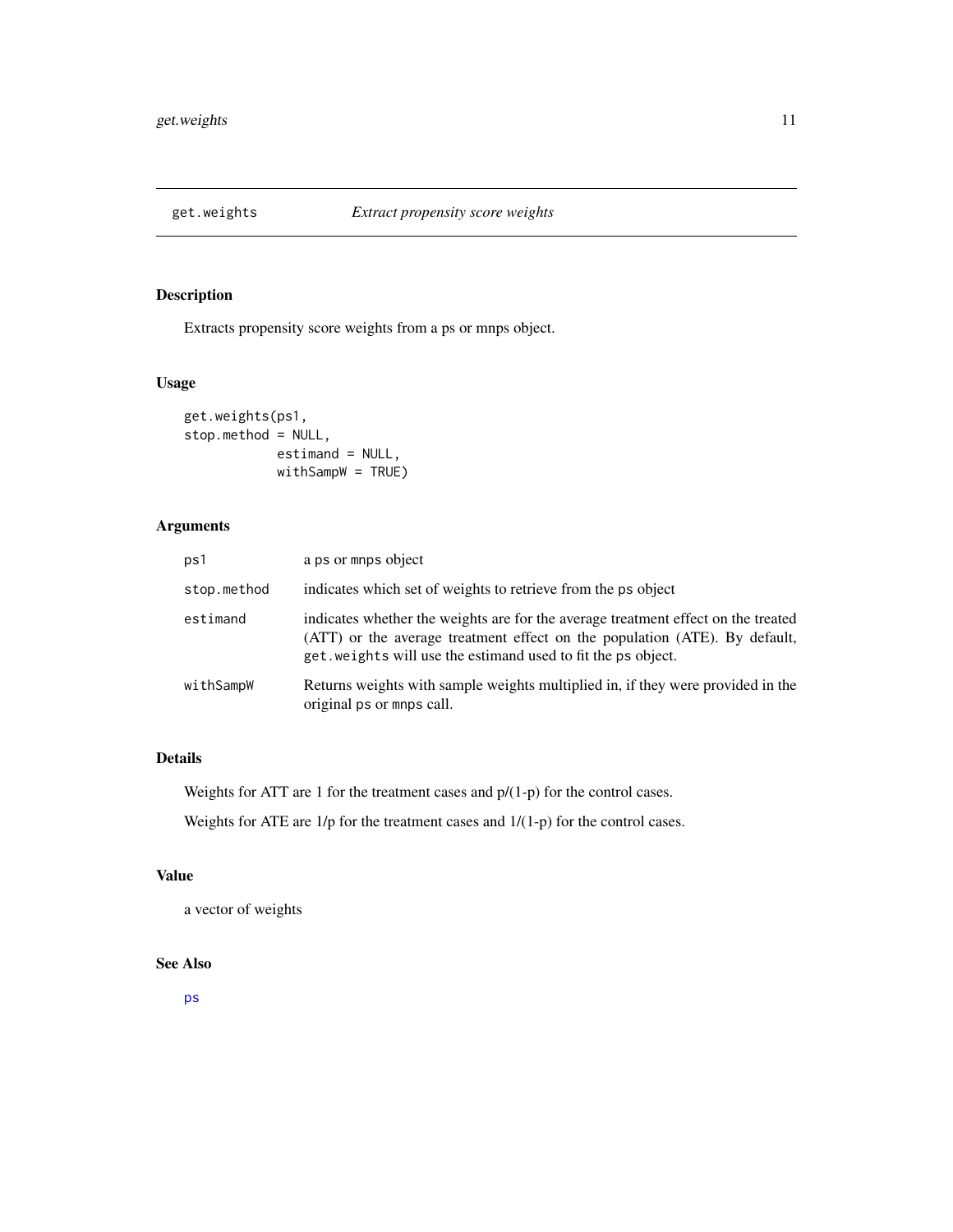<span id="page-11-0"></span>

Forms numerators to stabilize weights for an iptw object.

#### Usage

get.weights.num(iptw, fitList)

# Arguments

| iptw    | An iptwobject.                                                  |
|---------|-----------------------------------------------------------------|
| fitList | A list containing objects with an associated "fitted" function. |

# Details

Returns numerator of stabilized weights to be used in conjunction with get.weights.unstab

# Value

A vector of stabilizing factors for weights.

#### See Also

[iptw](#page-12-1)

get.weights.unstab *Extract unstabilized propensity score weights for iptw fits.*

# Description

Extracts propensity score weights from an iptw or mniptw object.

## Usage

```
get.weights.unstab(x,
stop.method = NULL,
            withSampW = TRUE)
```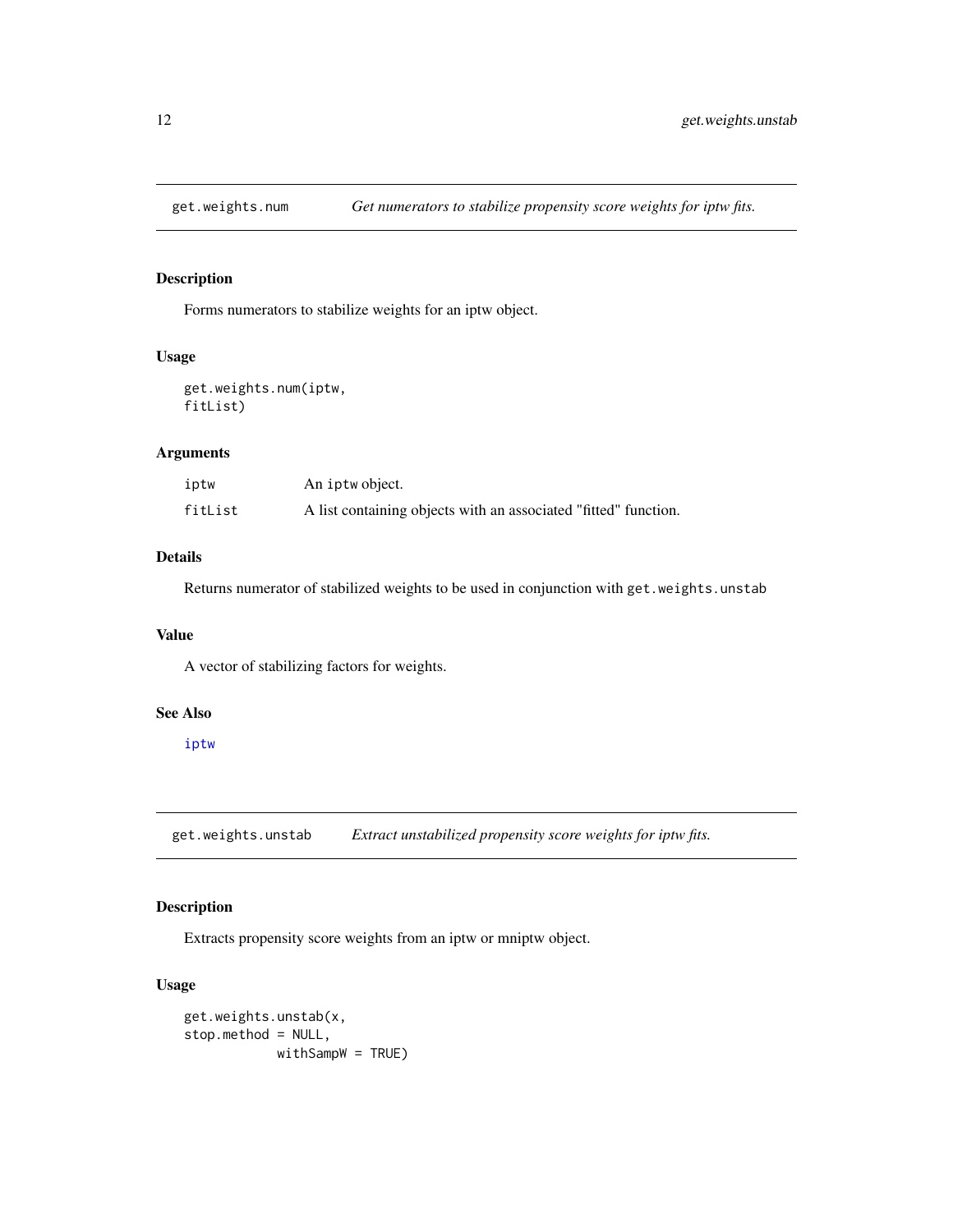<span id="page-12-0"></span>iptw the contract of the contract of the contract of the contract of the contract of the contract of the contract of the contract of the contract of the contract of the contract of the contract of the contract of the contr

# Arguments

| X           | A iptw or mniptw object.                                                                              |
|-------------|-------------------------------------------------------------------------------------------------------|
| stop.method | The stop method used for the fit of interest.                                                         |
| withSampW   | Returns weights with sample weights multiplied in, if they were provided in the<br>original iptwcall. |

# Details

Weights are the reciprocal of the product of the probability of receiving the treatment received.

# Value

a data.frame of weights

## See Also

[iptw](#page-12-1)

<span id="page-12-1"></span>

| iptw | Inverse probability of treatment weighting for marginal structural |
|------|--------------------------------------------------------------------|
|      | models                                                             |

# Description

iptw uses [gbm](#page-0-0) to estimate propensity scores for sequential treatments.

# Usage

```
iptw(formula,
  data,
  timeInvariant = NULL,
  n.trees = 10000,
  stop.method = "es.max",
  cumulative = TRUE,
  timeIndicators = NULL,
  ID = NULL,priorTreatment = TRUE, ...)
```

| formula | Either a single formula (long format) or a list with formulas                                                     |
|---------|-------------------------------------------------------------------------------------------------------------------|
| data    | The dataset, includes treatment assignment as well as covariates                                                  |
|         | time Invariant An optional formula (with no left-hand variable) specifying time-invariant charar-<br>acteristics. |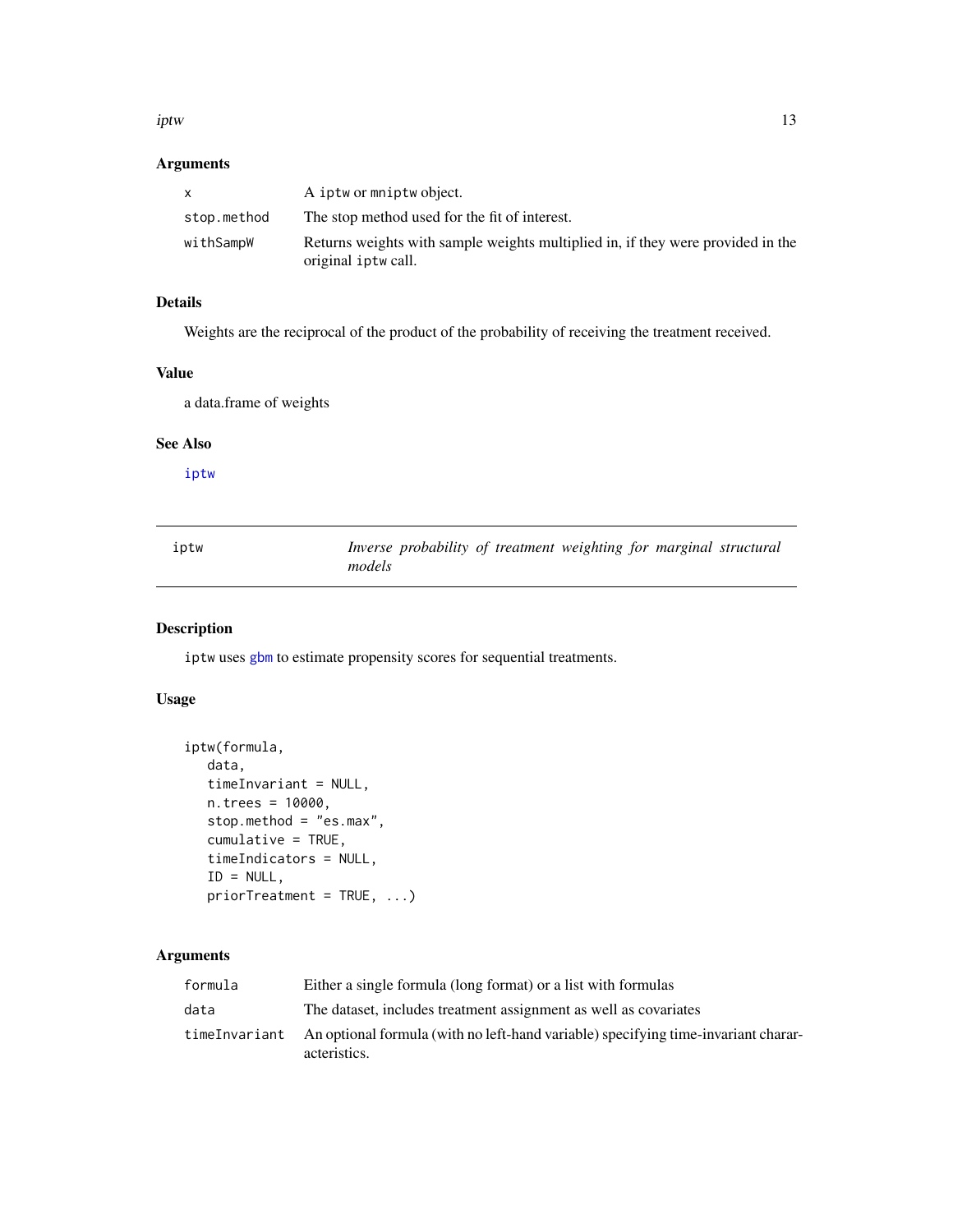<span id="page-13-0"></span>

| n.trees     | number of gbm iterations passed on to gbm                                                                                                                                                                                                                                                                                                                                   |
|-------------|-----------------------------------------------------------------------------------------------------------------------------------------------------------------------------------------------------------------------------------------------------------------------------------------------------------------------------------------------------------------------------|
| stop.method | A method or methods of measuring and summarizing balance across pretreat-<br>ment variables. Current options are ks. mean, ks. max, es. mean, and es. max.<br>ks refers to the Kolmogorov-Smirnov statistic and es refers to standardized ef-<br>fect size. These are summarized across the pretreatment variables by either the<br>$maximum(.max)$ or the mean $(.mean)$ . |
| cumulative  | If TRUE, the time t model includes time-varying characteristics from times 1<br>through $t-1$ .                                                                                                                                                                                                                                                                             |
|             | time Indicators For long format fits, a vector of times for each observation.                                                                                                                                                                                                                                                                                               |
| ID          | For long format fits, a vector of numeric identifiers for unique analytic units.                                                                                                                                                                                                                                                                                            |
|             | priorTreatment For long format fits, includes treatment levels from previous times if TRUE. This<br>argument is ignored for wide format fits.                                                                                                                                                                                                                               |
| $\cdot$     | Additional arguments that are passed to ps function.                                                                                                                                                                                                                                                                                                                        |

# Details

This function uses generalized boosted models to estimate inverse probability of treatment weights for sequential treatments.

# Value

Returns an object of class iptw, a list containing

| psList       | A list of ps objects with length equal to the number of time periods. |
|--------------|-----------------------------------------------------------------------|
| estimand     | The specified estimand.                                               |
| stop.methods | The stopping rules used to optimize iptw balance.                     |
| nFits        | The number of ps objects (i.e., the number of distinct time points.)  |
| uniqueTimes  | The unique times in the specified model.                              |

#### See Also

[ps](#page-24-1)

| iptwExLong | Example data for iptw function (long version) |
|------------|-----------------------------------------------|
|------------|-----------------------------------------------|

# Description

These data are simulated to demonstrate the iptw function in the "long" data format.

# Usage

data(lindner)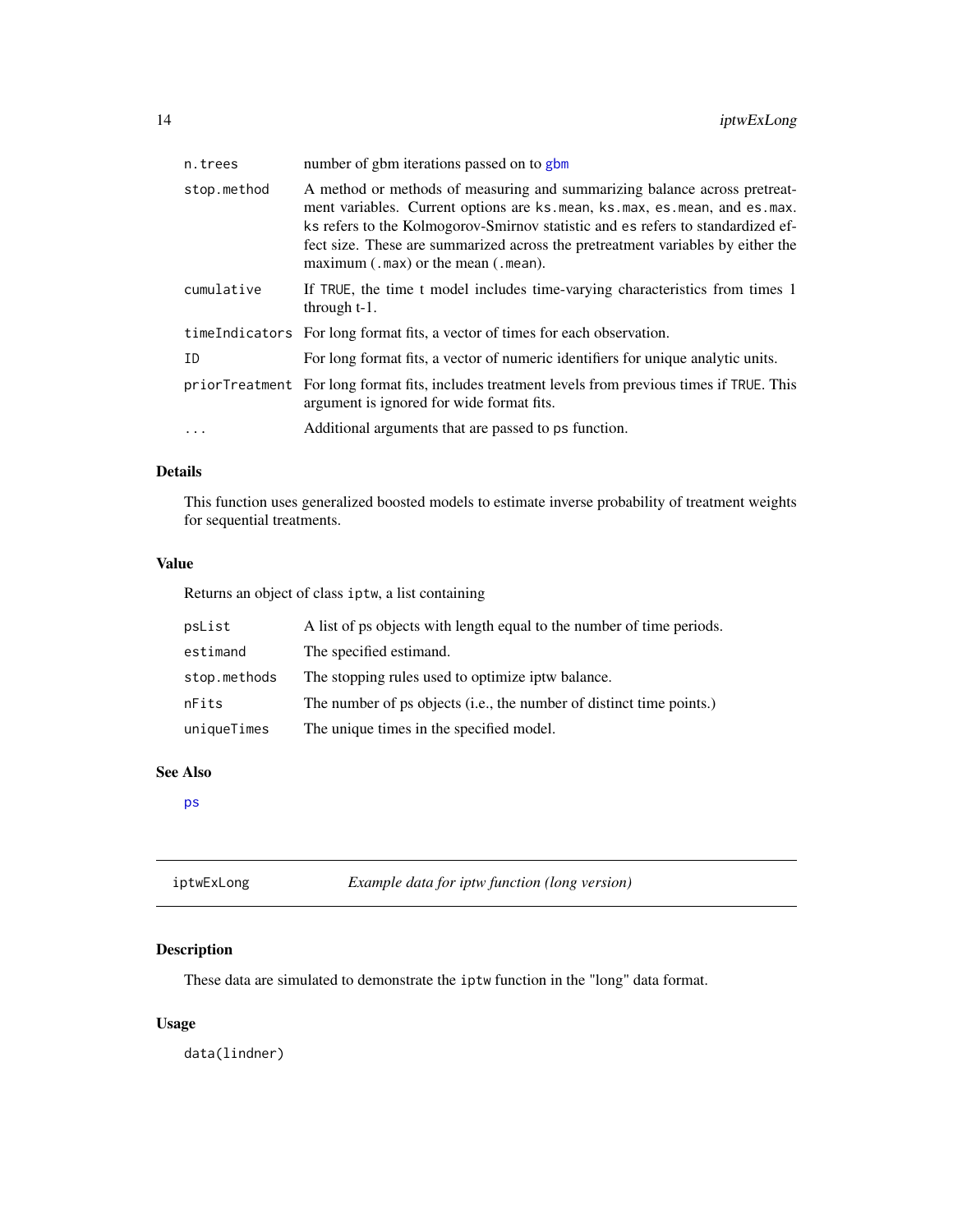#### <span id="page-14-0"></span>iptwExWide 15

# Format

A list with a covariate matrix and outcomes.

covariates Time-invariant covariates are gender and age. The time-varying covariate is use. The reatment indicator is given by tx. An individual level identifier is given in ID, and the time period is time.

outcome Vector of post-treatment outcomes.

iptwExWide *Example data for iptw function (wide version)*

## Description

These data are simulated to demonstrate the iptw function in the "wide" data format.

# Usage

data(lindner)

#### Format

A list with a covariate matrix and outcomes.

gender Gender.

age Age.

- use0 Baseline substance use.
- use1 Use following first time period treatment.
- use2 Use following second time period treatment.
- tx1 Treatment indicator (first time period).
- tx2 Treatment indicator (second time period).
- tx3 Treatment indicator (third time period).
- covariates Time-invariant covariates are gender and age. The time-varying covariate is use. The reatment indicator is given by tx. An individual level identifier is given in ID, and the time period is time.
- outcome Post-treatment outcomes.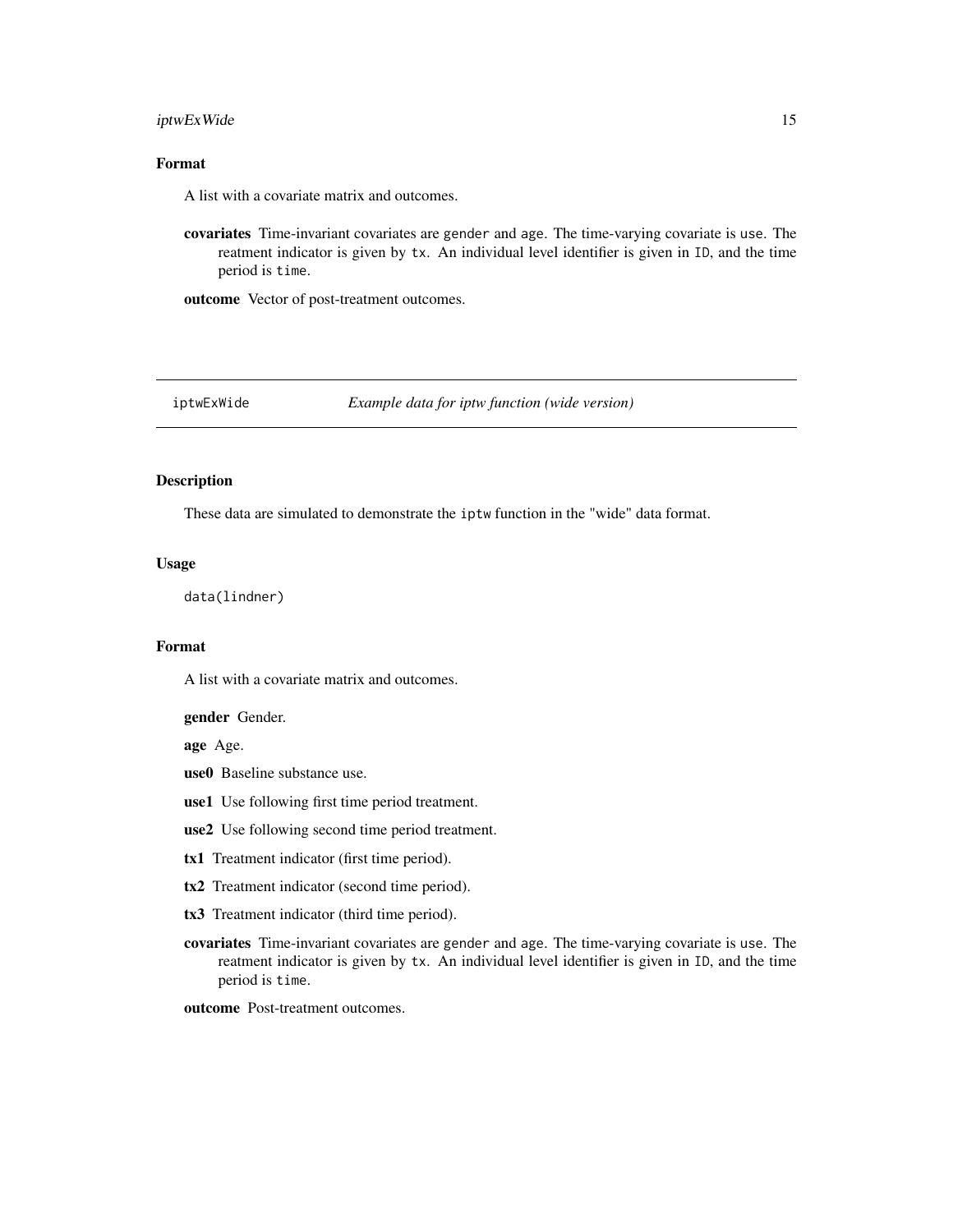<span id="page-15-0"></span>

One of the datasets used by Dehejia and Wahba in their paper "Causal Effects in Non-Experimental Studies: Reevaluating the Evaluation of Training Programs." Also used as an example dataset in the MatchIt package.

#### Usage

data(lalonde)

# Format

A data frame with 614 observations on the following 10 variables.

treat 1 if treated in the National Supported Work Demonstration, 0 if from the Current Population Survey

age age

educ years of education

black 1 if black, 0 otherwise

hispan 1 if Hispanic, 0 otherwise

married 1 if married, 0 otherwise

nodegree 1 if no degree, 0 otherwise

re74 earnings in 1974 (pretreatment)

re75 earnings in 1975 (pretreatment)

re78 earnings in 1978 (outcome)

#### Source

http://www.columbia.edu/~rd247/nswdata.html http://cran.r-project.org/src/contrib/Descriptions/MatchIt.html

#### References

Lalonde, R. (1986). Evaluating the econometric evaluations of training programs with experimental data. American Economic Review 76: 604-620.

Dehejia, R.H. and Wahba, S. (1999). Causal Effects in Nonexperimental Studies: Re-Evaluating the Evaluation of Training Programs. Journal of the American Statistical Association 94: 1053-1062.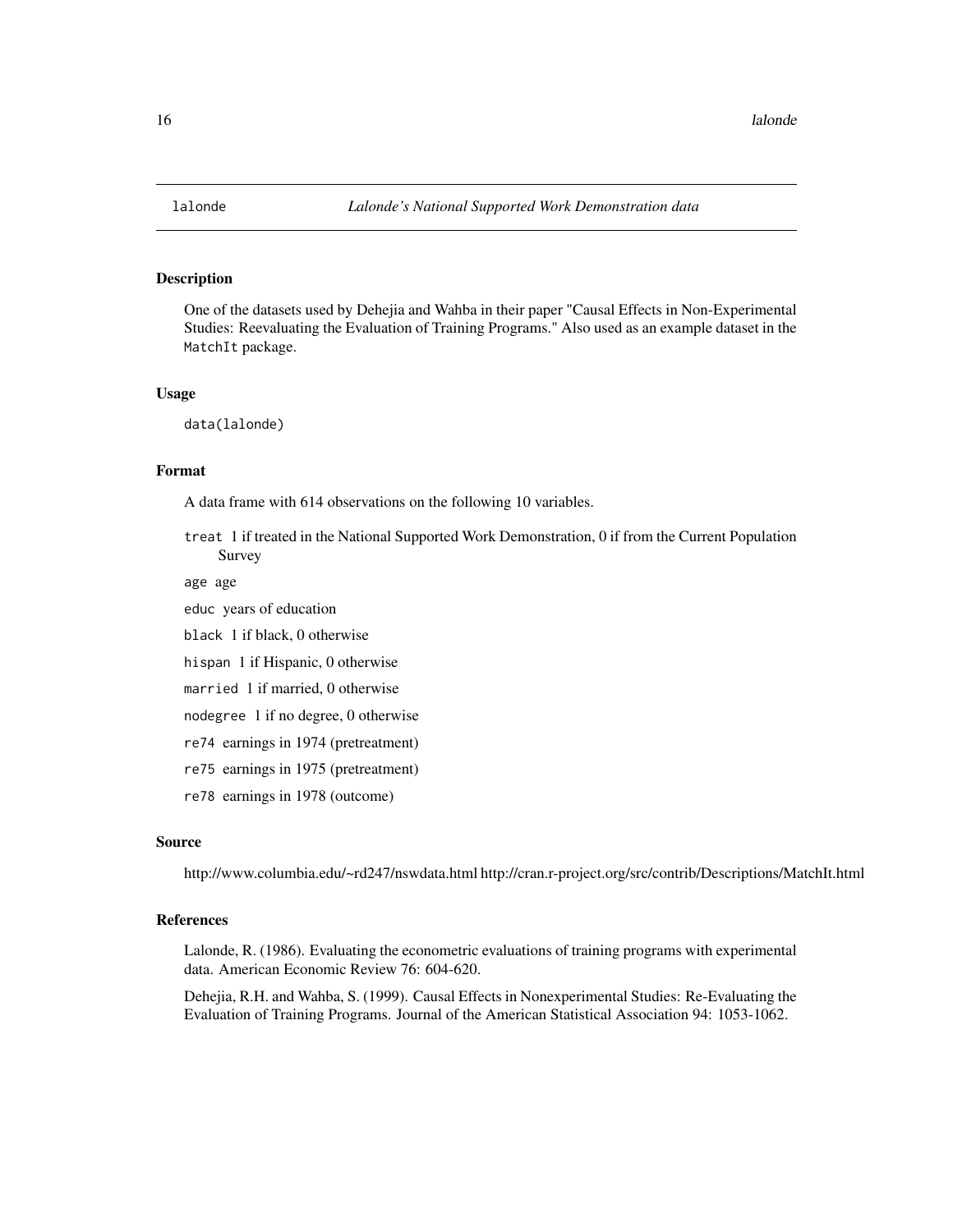<span id="page-16-0"></span>lindner *Lindner Center data on 996 PCI patients analyzed by Kereiakes et al. (2000)*

# Description

These data are adapted from the lindner dataset in the USPS package. The description comes from that package, except for the variable sixMonthSurvive, which is a recode of lifepres

Data from an observational study of 996 patients receiving an initial Percutaneous Coronary Intervention (PCI) at Ohio Heart Health, Christ Hospital, Cincinnati in 1997 and followed for at least 6 months by the staff of the Lindner Center. The patients thought to be more severely diseased were assigned to treatment with abciximab (an expensive, high-molecular-weight IIb/IIIa cascade blocker); in fact, only 298 (29.9 percent) of patients received usual-care-alone with their initial PCI.

#### Usage

data(lindner)

#### Format

A data frame of 10 variables collected on 996 patients; no NAs.

- lifepres Mean life years preserved due to survival for at least 6 months following PCI; numeric value of either 11.4 or 0.
- cardbill Cardiac related costs incurred within 6 months of patient's initial PCI; numeric value in 1998 dollars; costs were truncated by death for the 26 patients with lifepres == 0.
- abcix Numeric treatment selection indicator; 0 implies usual PCI care alone; 1 implies usual PCI care deliberately augmented by either planned or rescue treatment with abciximab.
- stent Coronary stent deployment; numeric, with 1 meaning YES and 0 meaning NO.
- height Height in centimeters; numeric integer from 108 to 196.
- female Female gender; numeric, with 1 meaning YES and 0 meaning NO.
- diabetic Diabetes mellitus diagnosis; numeric, with 1 meaning YES and 0 meaning NO.
- acutemi Acute myocardial infarction within the previous 7 days; numeric, with 1 meaning YES and 0 meaning NO.

ejecfrac Left ejection fraction; numeric value from 0 percent to 90 percent.

ves1proc Number of vessels involved in the patient's initial PCI procedure; numeric integer from 0 to 5.

sixMonthSurvive Survival at six months — a recoded version of lifepres.

## References

Kereiakes DJ, Obenchain RL, Barber BL, et al. Abciximab provides cost effective survival advantage in high volume interventional practice. *Am Heart J* 2000; 140: 603-610.

Obenchain RL. (2009) USPSinR.pdf ../R\\_HOME/library/USPS 40 pages.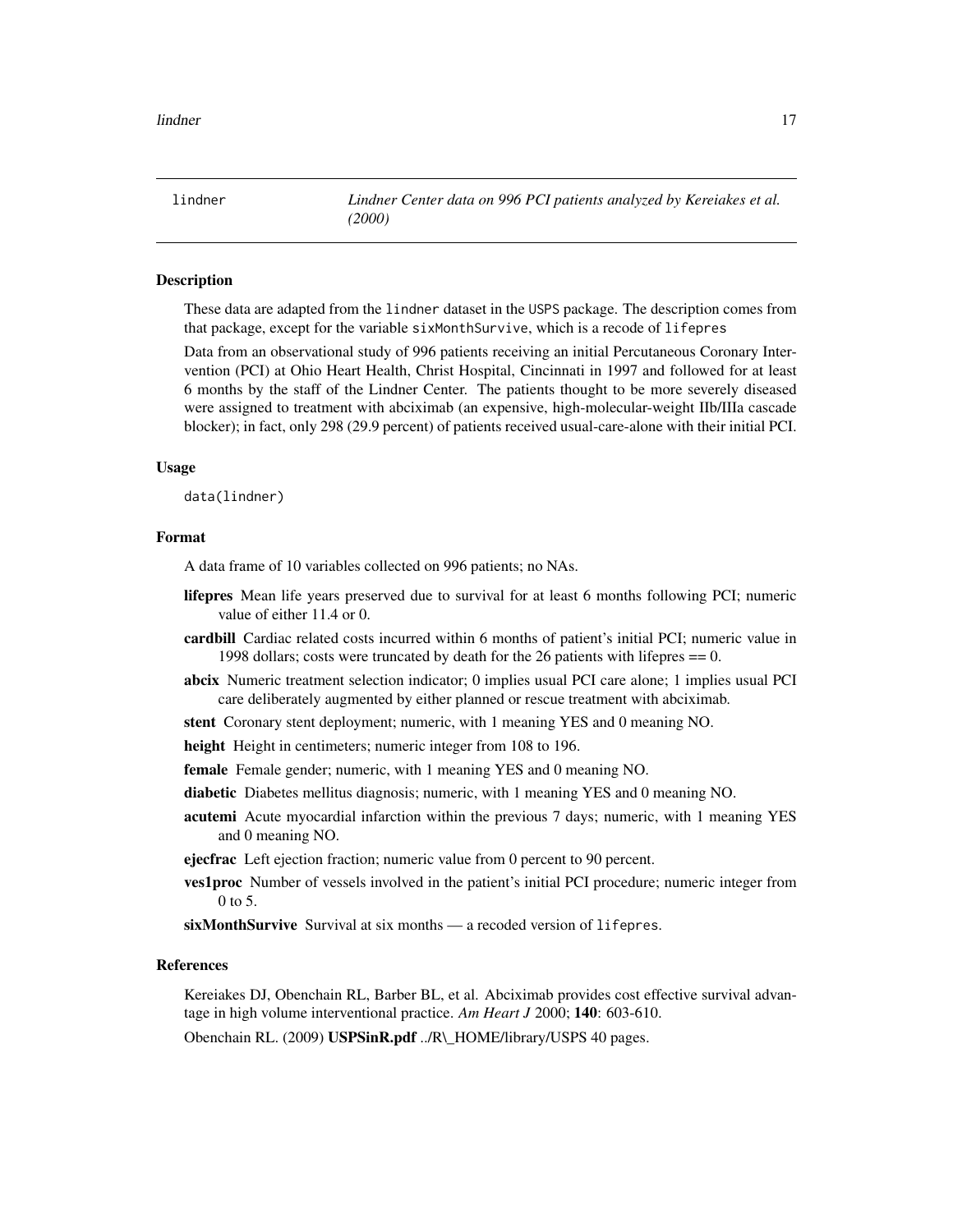<span id="page-17-0"></span>

Extracts table of means from an mnps object.

#### Usage

```
means.table(mnps,
stop.method = 1,
            includeSD = FALSE, digits = NULL)
```
# Arguments

| mnps        | An mnps object.                                                                                                                                                                                     |
|-------------|-----------------------------------------------------------------------------------------------------------------------------------------------------------------------------------------------------|
| stop.method | Indicates which set of weights to retrieve from the ps object. Either the name<br>of the stop, method used, or a natural number with 1, for example, indicating the<br>first stop.method specified. |
| includeSD   | Indicates whether standard deviations as well as means are to be displayed. By<br>default, they are not displayed.                                                                                  |
| digits      | If not NULL, results will be rounded to the specified number of digits.                                                                                                                             |

# Details

Displays a table with weighted and unweighted means and standardized effect sizes, and – if requested – standard deviations.

# Value

A table of means, standardized effect sizes, and perhaps standard deviations, by treatment group.

#### See Also

[mnps](#page-19-1)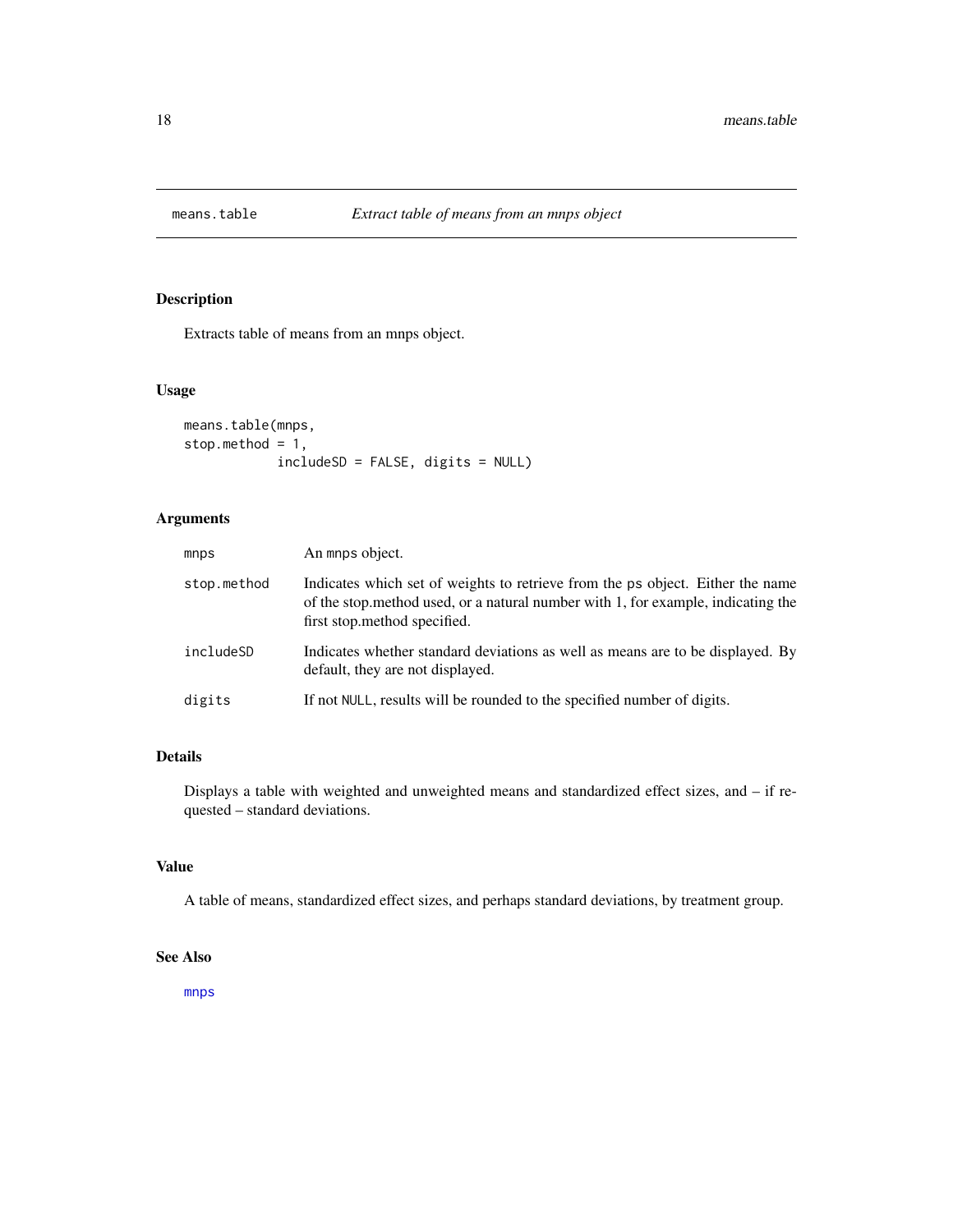<span id="page-18-0"></span>

These data are simulated to demonstrate the iptw function in the "long" data format.

#### Usage

data(lindner)

## Format

A list with a covariate matrix and outcomes.

covariates Time-invariant covariates are gender and age. The time-varying covariate is use. The reatment indicator is given by tx. An individual level identifier is given in ID, and the time period is time.

outcome Vector of post-treatment outcomes.

| mnIptwExWide | Example data for iptw function (wide version, more than two treat- |
|--------------|--------------------------------------------------------------------|
|              | ments)                                                             |

# Description

These data are simulated to demonstrate the iptw function in the "wide" data format.

#### Usage

data(lindner)

#### Format

A list with a covariate matrix and outcomes.

gender Gender.

age Age.

use0 Baseline substance use.

use1 Use following first time period treatment.

use2 Use following second time period treatment.

tx1 Treatment indicator (first time period).

tx2 Treatment indicator (second time period).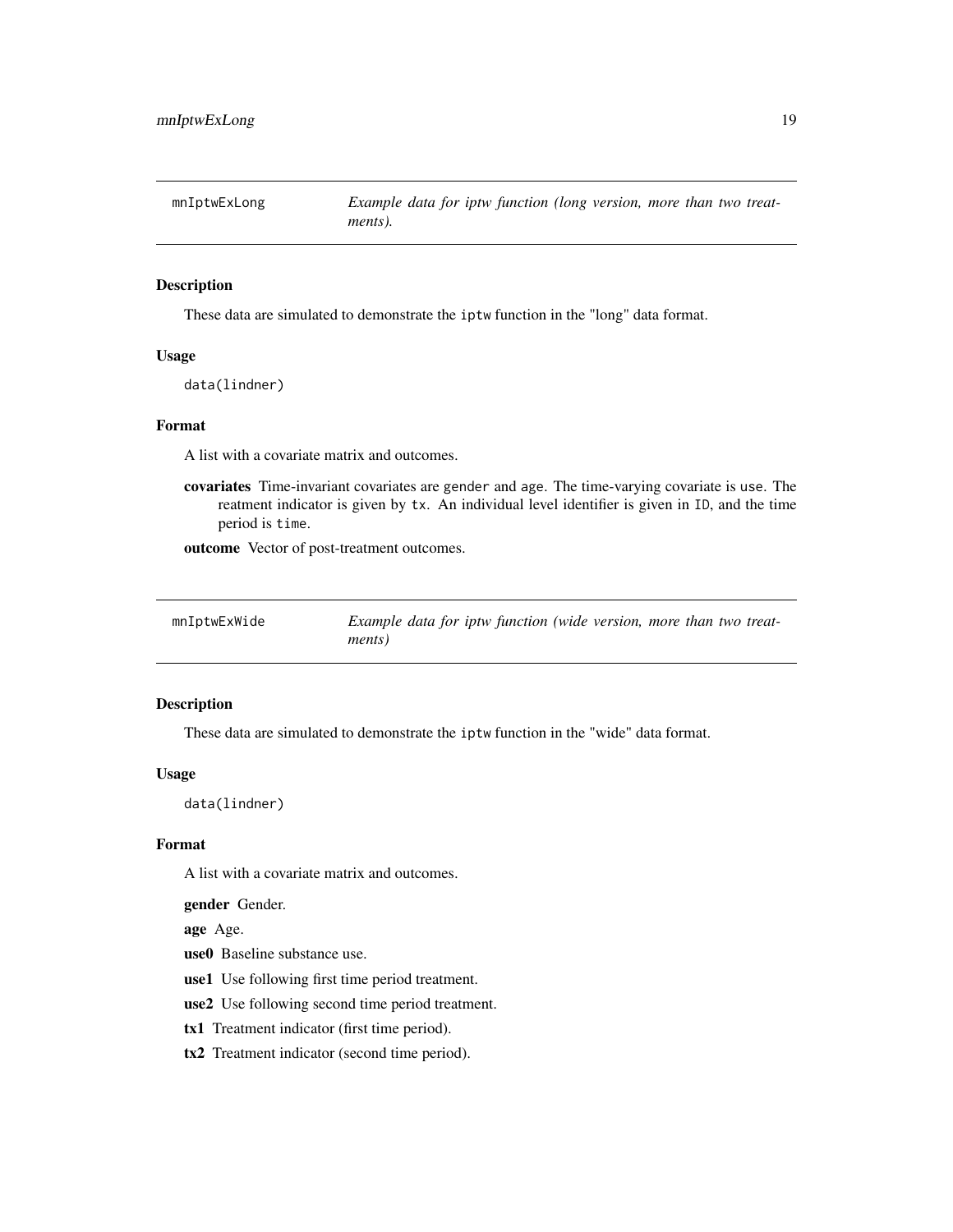- <span id="page-19-0"></span>tx3 Treatment indicator (third time period).
- covariates Time-invariant covariates are gender and age. The time-varying covariate is use. The reatment indicator is given by tx. An individual level identifier is given in ID, and the time period is time.

outcome Post-treatment outcomes.

<span id="page-19-1"></span>mnps *Propensity score estimation*

# Description

mnps calculates propensity scores and diagnoses them using a variety of methods, but centered on using boosted logistic regression as implemented in [gbm](#page-0-0)

# Usage

```
mnps(formula = formula(data),
  data,
  n.trees = 10000,
  interaction.depth = 3,
  shrinkage = 0.01,
  bag.fraction = 1.0,
  perm.test.iters=0,
  print.level = 2,
  iterlim = 1000,
  verbose = TRUE,
  estimand = "ATE",
  stop.method = "es.max",
   sampw = NULL,treatATT = NULL, ...
```

| formula           | A formula for the propensity score model with the treatment indicator on the left<br>side of the formula and the potential confounding variables on the right side. |  |
|-------------------|---------------------------------------------------------------------------------------------------------------------------------------------------------------------|--|
| data              | The dataset, includes treatment assignment as well as covariates                                                                                                    |  |
| n.trees           | number of gbm iterations passed on to gbm                                                                                                                           |  |
| interaction.depth |                                                                                                                                                                     |  |
|                   | interaction. depth passed on to gbm                                                                                                                                 |  |
| shrinkage         | shrinkage passed on to gbm                                                                                                                                          |  |
| bag.fraction      | bag. fraction passed on to gbm                                                                                                                                      |  |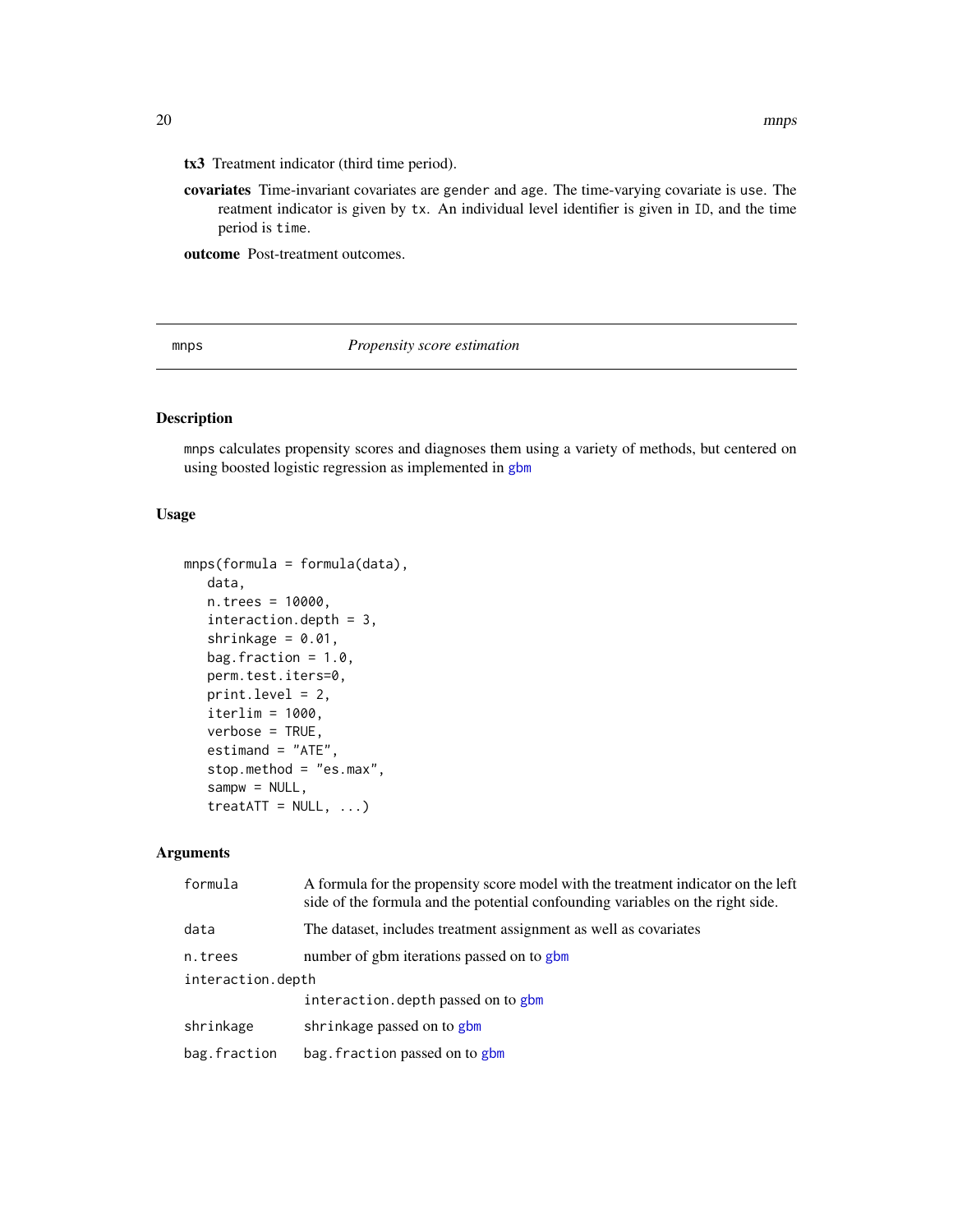#### <span id="page-20-0"></span>mnps 21

| perm.test.iters |                                                                                                                                                                                                                                                                                                                                                                                                                     |  |
|-----------------|---------------------------------------------------------------------------------------------------------------------------------------------------------------------------------------------------------------------------------------------------------------------------------------------------------------------------------------------------------------------------------------------------------------------|--|
|                 | a non-negative integer giving the number of iterations of the permutation test<br>for the KS statistic. If perm. test. iters=0 then the function returns an ana-<br>lytic approximation to the p-value. Setting perm. test. iters=200 will yield<br>precision to within $3\%$ if the true p-value is 0.05. Use perm. test. iters=500<br>to be within $2\%$                                                          |  |
| print.level     | the amount of detail to print to the screen                                                                                                                                                                                                                                                                                                                                                                         |  |
| iterlim         | maximum number of iterations for the direct optimization                                                                                                                                                                                                                                                                                                                                                            |  |
| verbose         | if TRUE, lots of information will be printed to monitor the the progress of the<br>fitting                                                                                                                                                                                                                                                                                                                          |  |
| estimand        | The causal effect of interest. Options are "ATE" (average treatment effect),<br>which attempts to estimate the change in the outcome if the treatment were ap-<br>plied to the entire population versus if the control were applied to the entire<br>population, or "ATT" (average treatment effect on the treated) which attempts to<br>estimate the analogous effect, averaging only over the treated population. |  |
| stop.method     | A method or methods of measuring and summarizing balance across pretreat-<br>ment variables. Current options are ks.mean, ks.max, es.mean, and es.max.<br>ks refers to the Kolmogorov-Smirnov statistic and es refers to standardized ef-<br>fect size. These are summarized across the pretreatment variables by either the<br>maximum $(\cdot \text{max})$ or the mean $(\cdot \text{mean})$ .                    |  |
| sampw           | Optional sampling weights.                                                                                                                                                                                                                                                                                                                                                                                          |  |
| treatATT        | If the estimand is specified to be ATT, this argument is used to specify which<br>treatment condition is considered 'the treated'. It must be one of the levels of<br>the treatment variable. It is ignored for ATE analyses.                                                                                                                                                                                       |  |
| $\cdots$        | Additional arguments.                                                                                                                                                                                                                                                                                                                                                                                               |  |

# Details

formula should be something like "treatment  $\sim X1 + X2 + X3$ ". The treatment variable should be a variable with three or more levels. There is no need to specify interaction terms in the formula. interaction.depth controls the level of interactions to allow in the propensity score model.

Note that — unlike earlier versions of twang — plotting functions are no longer included in the ps() function. See [plot](#page-0-0) for details of the plots.

#### Value

Returns an object of class mnps, which consists of the following.

| psList            | A list of ps objects.                                                      |
|-------------------|----------------------------------------------------------------------------|
| nFits             | The number of calls to ps that were used to form the mnps object.          |
| estimand          | The estimand – either ATT or ATE – that was specified in the call to mnps. |
| treatATT          | For ATT fits, the treatment category that is considered "the treated"      |
| treatLev          | The levels of the treatment variable.                                      |
| levExceptTreatAtt |                                                                            |
|                   | The levels of the treatment variable, excluding the treatATT level.        |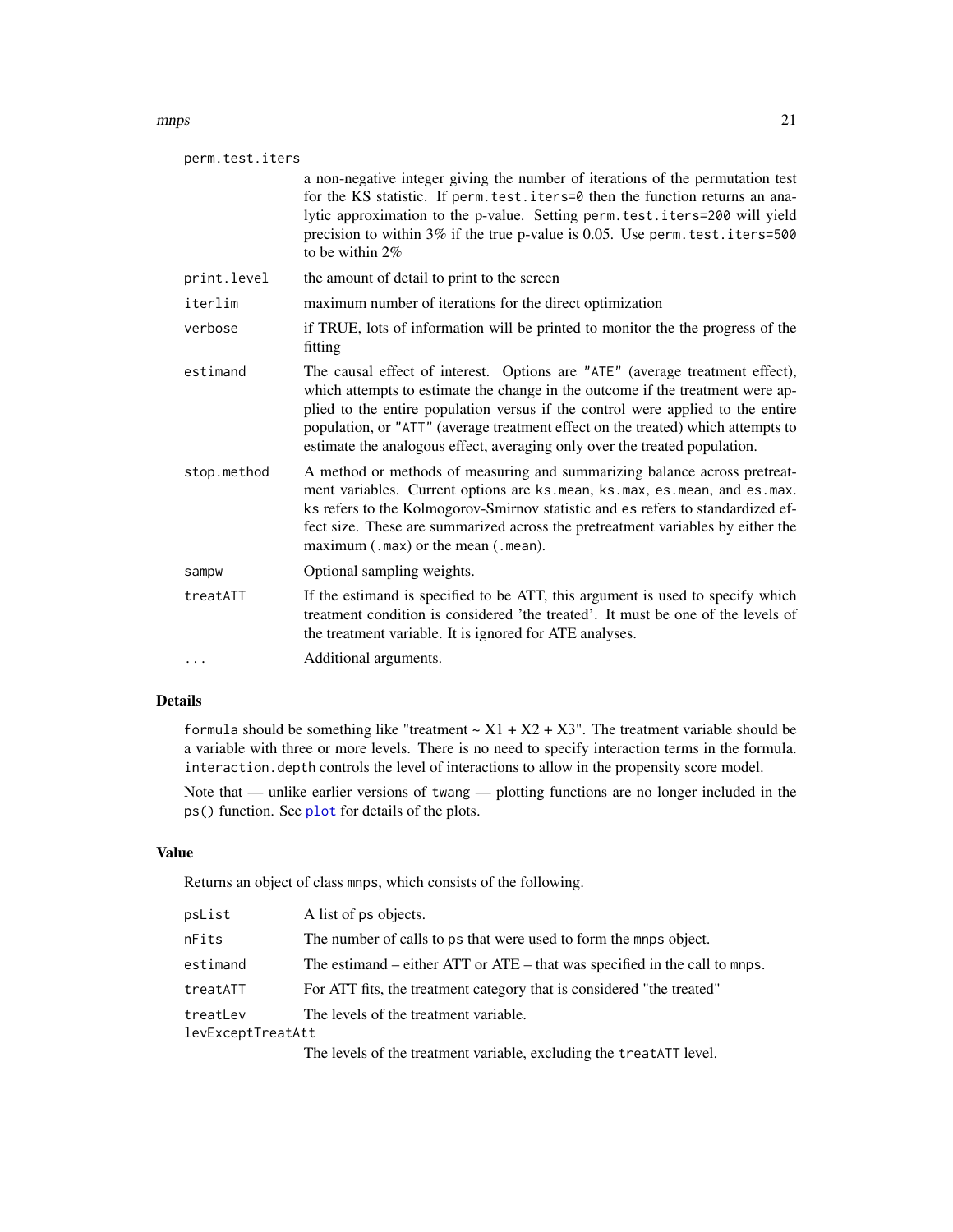<span id="page-21-0"></span>22 plot.mnps

| data        | The data used to fit the model.                        |
|-------------|--------------------------------------------------------|
| treatVar    | The vector of treatment indicators                     |
| stopMethods | The stop, method vector specified in the call to mnps. |
| sampw       | Sampling weights provided to mnps, if any.             |

#### Author(s)

Lane Burgette <burgette@rand.org>, Beth Ann Griffin <br/>bethg@rand.org>, Dan McCaffrey <danielm@rand.org>

#### References

Dan McCaffrey, G. Ridgeway, Andrew Morral (2004). "Propensity Score Estimation with Boosted Regression for Evaluating Adolescent Substance Abuse Treatment," *Psychological Methods* 9(4):403- 425.

# See Also

ps

plot.mnps *Plots for mnps objects*

#### Description

This function produces a collection of diagnostic plots for ps objects.

# Usage

```
## S3 method for class 'mnps'
plot(x, plots = "optimize", pairwiseMax = TRUE, figureRows = NULL,color = TRUE, subset = NULL, treatments = NULL, singlePlot = NULL,
multiPage = FALSE, time = NULL, print = TRUE, ...)
```

| x     | An mnps object.                                                                                                                                             |
|-------|-------------------------------------------------------------------------------------------------------------------------------------------------------------|
| plots | An indicator of which type of plot is desired. The options are                                                                                              |
|       | <b>"optimize" or 1</b> A plot of the balance criteria as a function of the GBM itera-<br>tion                                                               |
|       | <b>"boxplot"</b> or 2 Boxplots of the propensity scores for the treatment and control<br>cases                                                              |
|       | "es" or 3 Plots of the standardized effect size of the pre-treatment variables<br>before and after reweighing                                               |
|       | "t" or 4 Plots of the p-values from t-statistics comparing means of treated and<br>control subjects for pretreatment variables, before and after weighting. |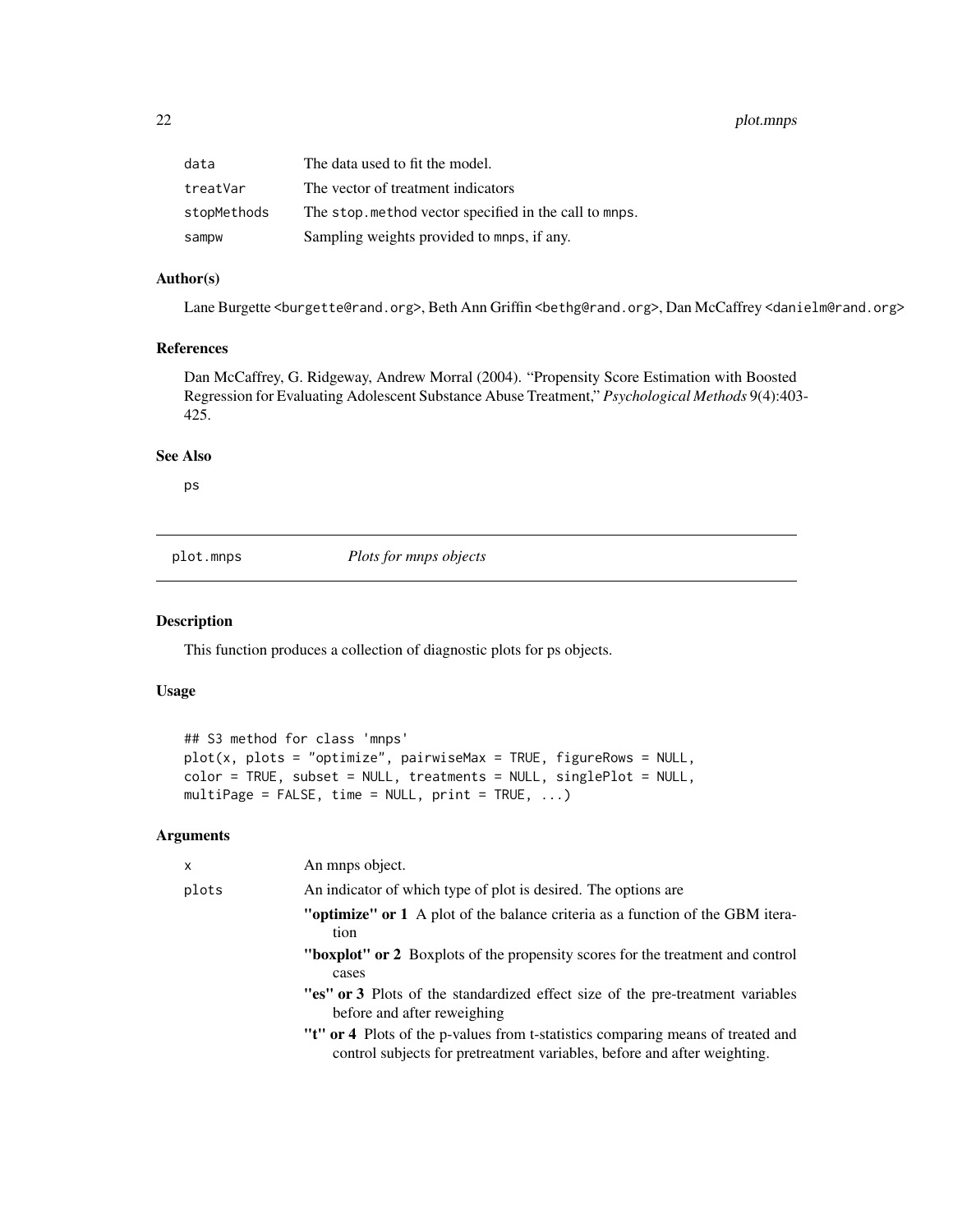<span id="page-22-0"></span>

|             | "ks" or 5 Plots of the p-values from Kolmogorov-Smirnov statistics compar-<br>ing distributions of pretreatment variables of treated and control subjects,<br>before and after weighting.                                                                                                                                           |
|-------------|-------------------------------------------------------------------------------------------------------------------------------------------------------------------------------------------------------------------------------------------------------------------------------------------------------------------------------------|
| pairwiseMax | If FALSE, the plots for the underlying ps fits will be returned. Otherwise, pair-<br>wise maxima will be returned.                                                                                                                                                                                                                  |
| figureRows  | The number of rows of figures that should be used. If left as NULL, twang tries<br>to find a reasonable value.                                                                                                                                                                                                                      |
| color       | If color = FALSE figures will be gray scale.                                                                                                                                                                                                                                                                                        |
| subset      | Used to restrict which of the stop. methods will be used in the figure. For<br>example subset = $c(1,3)$ would indicate that the first and third stop. methods<br>(in alphabetical order of those specified in the original call to mnps) should be<br>included in the figure.                                                      |
| treatments  | Only applicable when pairwise Max is FALSE and plots 3, 4, and 5. If left at<br>NULL, panels for all treatment pairs are created. If one level of the treatment<br>variable is specified, plots comparing that treatment to all others are produced.<br>If two levels are specified, a comparison for that single pair is produced. |
| singlePlot  | For plot calls that produce multiple plots, specifying an integer value of singlePlot<br>will return only the corresponding plot. E.g., specifying singlePlot = 2 will<br>return the second plot.                                                                                                                                   |
| multiPage   | When multiple frames of a figure are produced, multiPage = TRUE will print<br>each frame on a different page. This is intended for situations where the graphi-<br>cal output is being saved to a file.                                                                                                                             |
| time        | For use with iptw.                                                                                                                                                                                                                                                                                                                  |
| print       | If FALSE, the figure is returned but not printed.                                                                                                                                                                                                                                                                                   |
| $\cdots$    | Additional arguments.                                                                                                                                                                                                                                                                                                               |

# Details

This function produces lattice-style graphics of diagnostic plots.

# References

Dan McCaffrey, G. Ridgeway, Andrew Morral (2004). "Propensity Score Estimation with Boosted Regression for Evaluating Adolescent Substance Abuse Treatment," *Psychological Methods* 9(4):403- 425.

# See Also

[mnps](#page-19-1)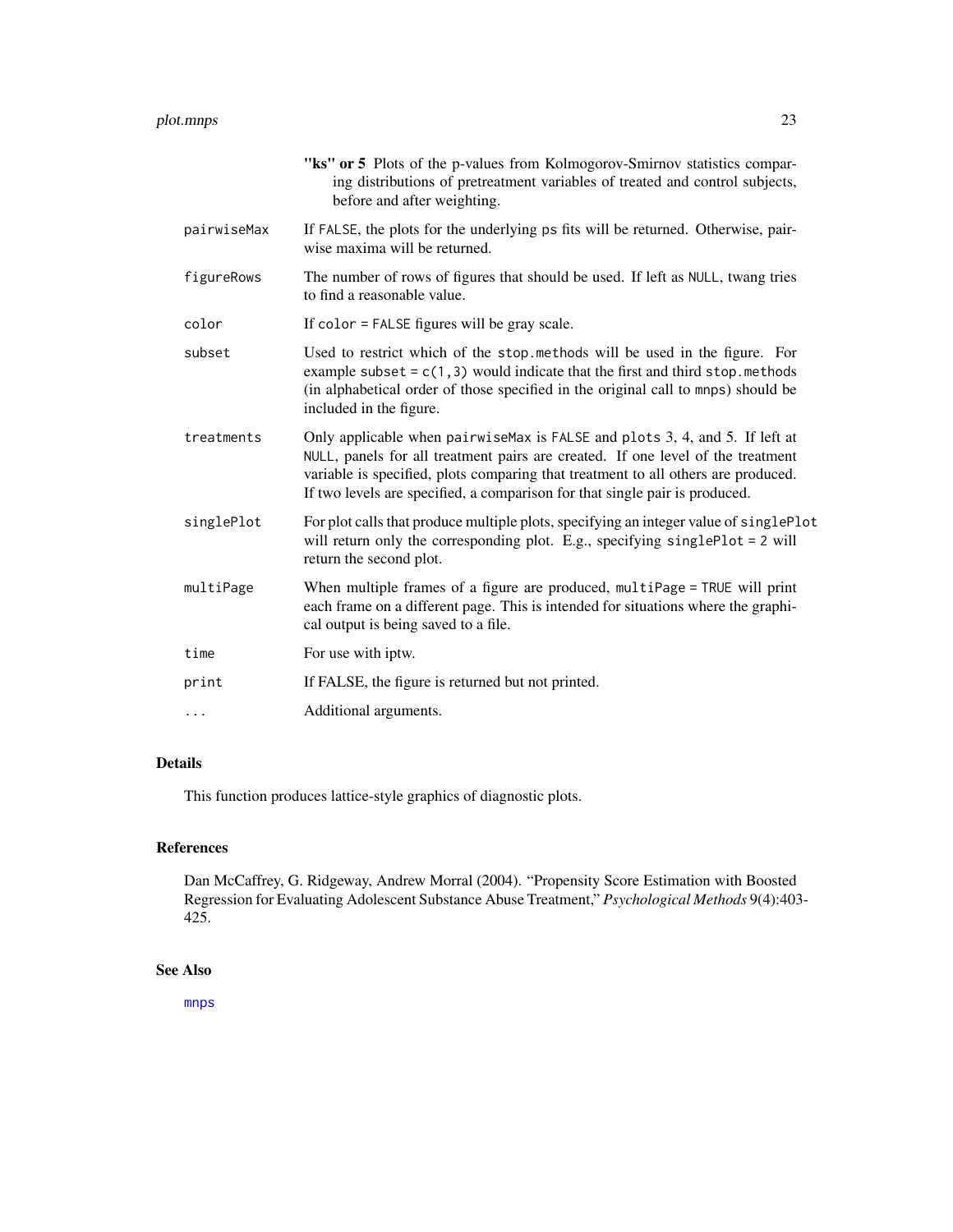<span id="page-23-0"></span>

This function produces a collection of diagnostic plots for ps objects.

# Usage

```
## S3 method for class 'ps'
plot(x, plots = " optimize", subset=NULL, color = TRUE, ...)
```
# Arguments

| X      | A ps object                                                                                                                                                                                                                                  |
|--------|----------------------------------------------------------------------------------------------------------------------------------------------------------------------------------------------------------------------------------------------|
| plots  | An indicator of which type of plot is desired. The options are                                                                                                                                                                               |
|        | "optimize" or 1 A plot of the balance criteria as a function of the GBM itera-<br>tion                                                                                                                                                       |
|        | "boxplot" or 2 Boxplots of the propensity scores for the treatment and control<br>cases                                                                                                                                                      |
|        | "es" or 3 Plots of the standardized effect size of the pre-treatment variables<br>before and after reweighing                                                                                                                                |
|        | "t" or 4 Plots of the p-values from t-statistics comparing means of treated and<br>control subjects for pretreatment variables, before and after weighting.                                                                                  |
|        | "ks" or 5 Plots of the p-values from Kolmogorov-Smirnov statistics compar-<br>ing distributions of pretreatment variables of treated and control subjects,<br>before and after weighting.                                                    |
|        | "histogram" or 6 Histogram of weights for treated and control subjects.                                                                                                                                                                      |
| subset | If multiple stop method rules were used in the ps() call, subset restricts the<br>plots of a subset of the stopping rules that were employed. This argument ex-<br>pects a subset of the integers from 1 to k, if k stop. methods were used. |
| color  | If set to FALSE, grayscale figures will be produced                                                                                                                                                                                          |
| .      | Additional arguments that may be passed to the underlying lattice package<br>plotting functions                                                                                                                                              |

# Details

This function produces lattice-style graphics of diagnostic plots.

## References

Dan McCaffrey, G. Ridgeway, Andrew Morral (2004). "Propensity Score Estimation with Boosted Regression for Evaluating Adolescent Substance Abuse Treatment," *Psychological Methods* 9(4):403- 425.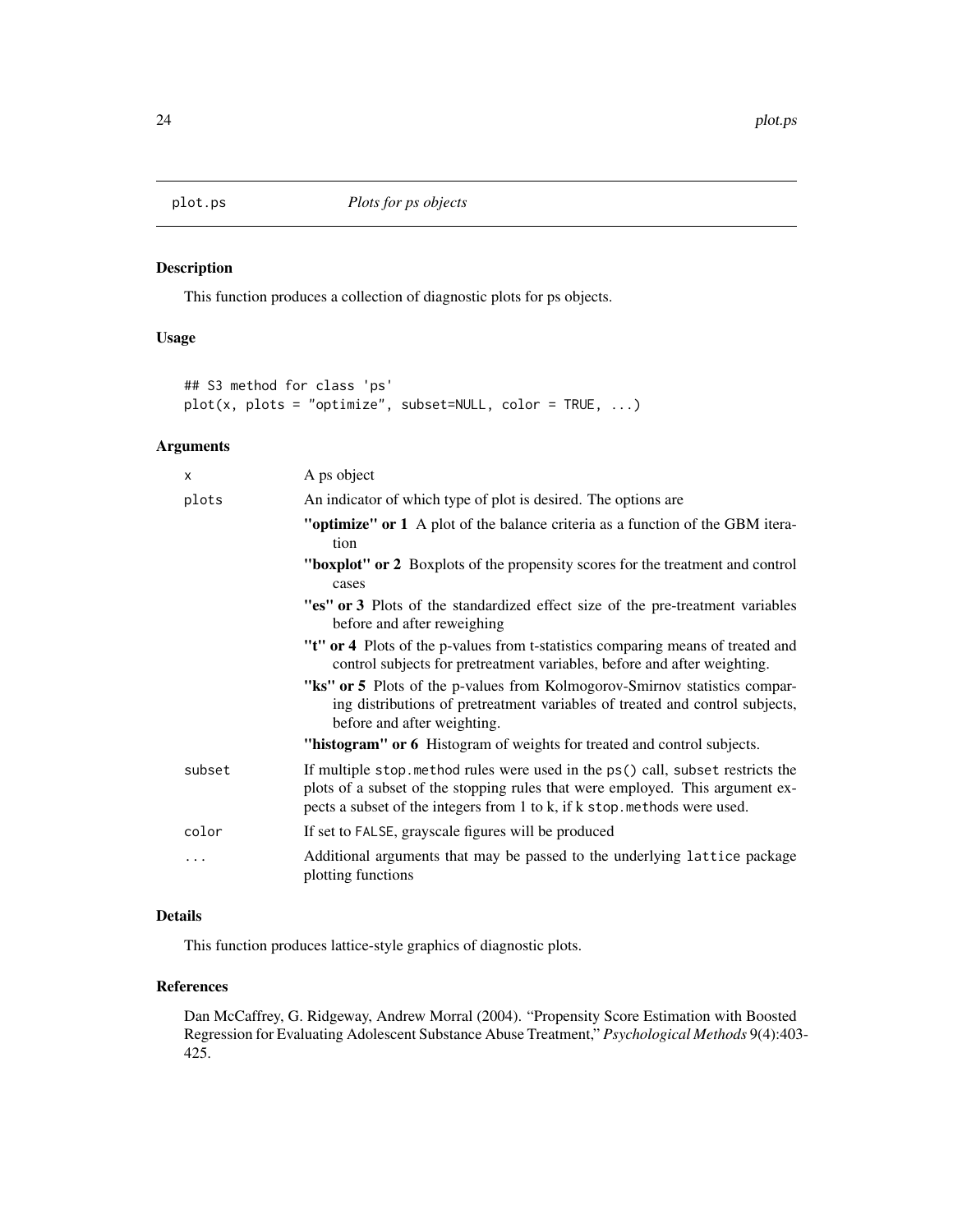# <span id="page-24-0"></span>print.dxwts 25

#### See Also

[ps](#page-24-1)

print.dxwts *Print a diagnosis of the weights*

#### Description

Prints a diagnosis of the weights. Extracts summary.tab from the [dx.wts](#page-7-1) object

#### Usage

## S3 method for class 'dxwts'  $print(x, \ldots)$ 

# Arguments

|                         | a dx.wts object                                   |
|-------------------------|---------------------------------------------------|
| $\cdot$ $\cdot$ $\cdot$ | further arguments passed to or from other methods |

#### Value

See [ps](#page-24-1) for a description of the components of the table

<span id="page-24-1"></span>

|                    | ×           |
|--------------------|-------------|
| ٩<br>.,<br>×<br>۰. | I<br>$\sim$ |

**Propensity score estimation** 

# Description

ps calculates propensity scores and diagnoses them using a variety of methods, but centered on using boosted logistic regression as implemented in [gbm](#page-0-0)

# Usage

```
ps(formula = formula(data),
  data,
  n.trees = 10000,
  interaction.depth = 3,
  shrinkage = 0.01,
  bag.fraction = 1.0,
  perm.test.iters=0,
  print.level = 2,
  iterlim = 1000,
  verbose = TRUE,
```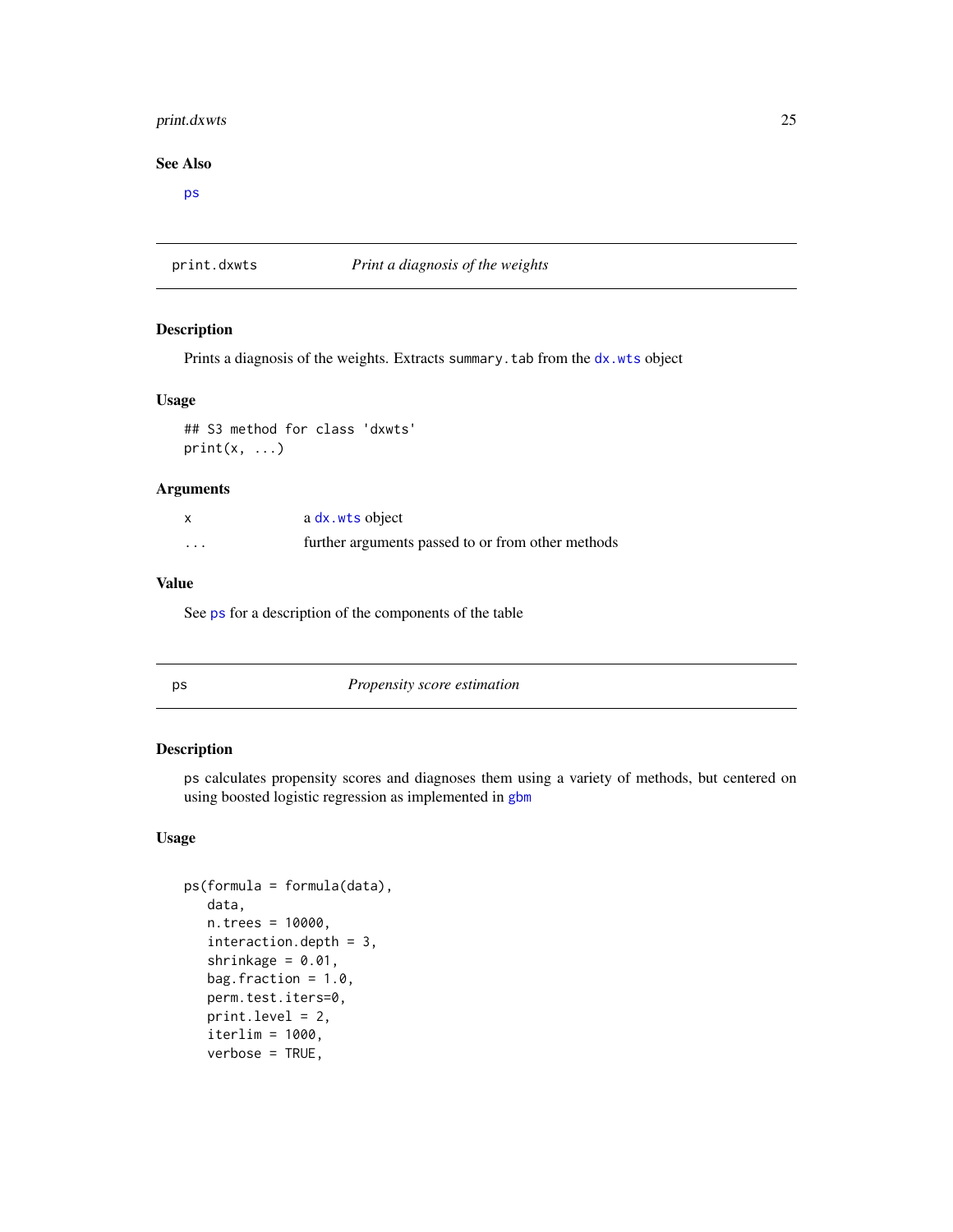```
estimand = "ATE",stop.method = c("ks.mean", "es.mean"),
sampw = NULL,multinom = FALSE, ...)
```
# Arguments

| A formula for the propensity score model with the treatment indicator on the left<br>side of the formula and the potential confounding variables on the right side.                                                                                                                                                                                                                                                 |
|---------------------------------------------------------------------------------------------------------------------------------------------------------------------------------------------------------------------------------------------------------------------------------------------------------------------------------------------------------------------------------------------------------------------|
| The dataset, includes treatment assignment as well as covariates                                                                                                                                                                                                                                                                                                                                                    |
| number of gbm iterations passed on to gbm<br>interaction.depth                                                                                                                                                                                                                                                                                                                                                      |
| interaction.depth passed on to gbm                                                                                                                                                                                                                                                                                                                                                                                  |
| shrinkage passed on to gbm                                                                                                                                                                                                                                                                                                                                                                                          |
| bag. fraction passed on to gbm                                                                                                                                                                                                                                                                                                                                                                                      |
| perm.test.iters                                                                                                                                                                                                                                                                                                                                                                                                     |
| a non-negative integer giving the number of iterations of the permutation test<br>for the KS statistic. If perm. test. iters=0 then the function returns an ana-<br>lytic approximation to the p-value. Setting perm.test.iters=200 will yield<br>precision to within 3% if the true p-value is 0.05. Use perm. test. iters=500<br>to be within $2\%$                                                               |
| the amount of detail to print to the screen                                                                                                                                                                                                                                                                                                                                                                         |
| maximum number of iterations for the direct optimization                                                                                                                                                                                                                                                                                                                                                            |
| if TRUE, lots of information will be printed to monitor the the progress of the<br>fitting                                                                                                                                                                                                                                                                                                                          |
| The causal effect of interest. Options are "ATE" (average treatment effect),<br>which attempts to estimate the change in the outcome if the treatment were ap-<br>plied to the entire population versus if the control were applied to the entire<br>population, or "ATT" (average treatment effect on the treated) which attempts to<br>estimate the analogous effect, averaging only over the treated population. |
| A method or methods of measuring and summarizing balance across pretreat-<br>ment variables. Current options are ks.mean, ks.max, es.mean, and es.max.<br>ks refers to the Kolmogorov-Smirnov statistic and es refers to standardized ef-<br>fect size. These are summarized across the pretreatment variables by either the<br>$maximum (.max)$ or the mean $(.mean)$ .                                            |
| Optional sampling weights.                                                                                                                                                                                                                                                                                                                                                                                          |
| Set to true only when called from mnps function.                                                                                                                                                                                                                                                                                                                                                                    |
| Additional arguments.                                                                                                                                                                                                                                                                                                                                                                                               |
|                                                                                                                                                                                                                                                                                                                                                                                                                     |

### Details

formula should be something like "treatment  $\sim X1 + X2 + X3$ ". The treatment variable should be a 0/1 indicator. There is no need to specify interaction terms in the formula. interaction.depth controls the level of interactions to allow in the propensity score model.

Note that — unlike earlier versions of twang — plotting functions are no longer included in the ps() function. See [plot](#page-0-0) for details of the plots.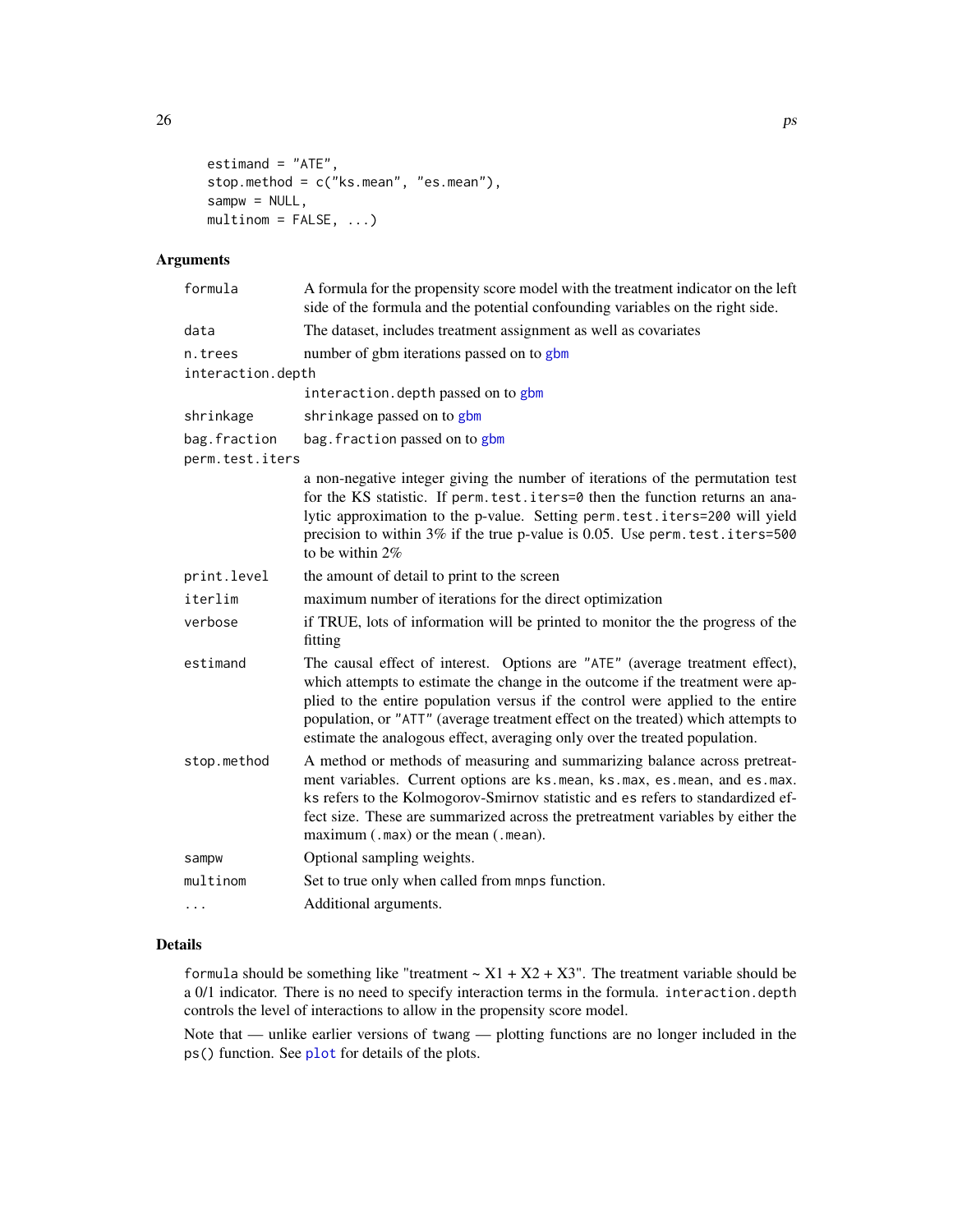# <span id="page-26-0"></span>Value

Returns an object of class ps, a list containing

| gbm.obj    | The returned gbm object                                                                                                                                                                                                                                                                                                                                                                                            |
|------------|--------------------------------------------------------------------------------------------------------------------------------------------------------------------------------------------------------------------------------------------------------------------------------------------------------------------------------------------------------------------------------------------------------------------|
| treat      | The treatment variable.                                                                                                                                                                                                                                                                                                                                                                                            |
| desc       | a list containing balance tables for each method selected in stop.methods. In-<br>cludes a component for the unweighted analysis names "unw". Each desc com-<br>ponent includes a list with the following components                                                                                                                                                                                               |
|            | ess The effective sample size of the control group                                                                                                                                                                                                                                                                                                                                                                 |
|            | <b>n.treat</b> The number of subjects in the treatment group                                                                                                                                                                                                                                                                                                                                                       |
|            | n.ctrl The number of subjects in the control group                                                                                                                                                                                                                                                                                                                                                                 |
|            | max.es The largest effect size across the covariates                                                                                                                                                                                                                                                                                                                                                               |
|            | mean.es The mean absolute effect size                                                                                                                                                                                                                                                                                                                                                                              |
|            | max.ks The largest KS statistic across the covariates                                                                                                                                                                                                                                                                                                                                                              |
|            | mean.ks The average KS statistic across the covariates                                                                                                                                                                                                                                                                                                                                                             |
|            | <b>bal.tab</b> a (potentially large) table summarizing the quality of the weights for<br>equalizing the distribution of features across the two groups. This table is<br>best extracted using the bal. table method. See the help for bal. table<br>for details on the table's contents<br>n.trees The estimated optimal number of gbm iterations to optimize the loss<br>function for the associated stop.methods |
|            | ps a data frame containing the estimated propensity scores. Each column is<br>associated with one of the methods selected in stop.methods                                                                                                                                                                                                                                                                          |
|            | w a data frame containing the propensity score weights. Each column is as-<br>sociated with one of the methods selected in stop.methods. If sampling<br>weights are given then these are incorporated into these weights.                                                                                                                                                                                          |
|            | estimand The estimand of interest (ATT or ATE).                                                                                                                                                                                                                                                                                                                                                                    |
| datestamp  | Records the date of the analysis                                                                                                                                                                                                                                                                                                                                                                                   |
| parameters | Saves the ps call                                                                                                                                                                                                                                                                                                                                                                                                  |
| alerts     | Text containing any warnings accumulated during the estimation                                                                                                                                                                                                                                                                                                                                                     |
| iters      | A sequence of iterations used in the GBM fits used by plot function.                                                                                                                                                                                                                                                                                                                                               |
| balance    | The balance measures for the pretreatment covariates, with a column for each<br>stop.method.                                                                                                                                                                                                                                                                                                                       |
| n.trees    | Maximum number of trees considered in GBM fit.                                                                                                                                                                                                                                                                                                                                                                     |
| data       | Data as specified in the data argument.                                                                                                                                                                                                                                                                                                                                                                            |

# Author(s)

Greg Ridgeway <gregr@rand.org>, Dan McCaffrey <danielm@rand.org>, Andrew Morral <morral@rand.org>, Lane Burgette <br/>burgette@rand.org>

#### References

Dan McCaffrey, G. Ridgeway, Andrew Morral (2004). "Propensity Score Estimation with Boosted Regression for Evaluating Adolescent Substance Abuse Treatment," *Psychological Methods* 9(4):403- 425.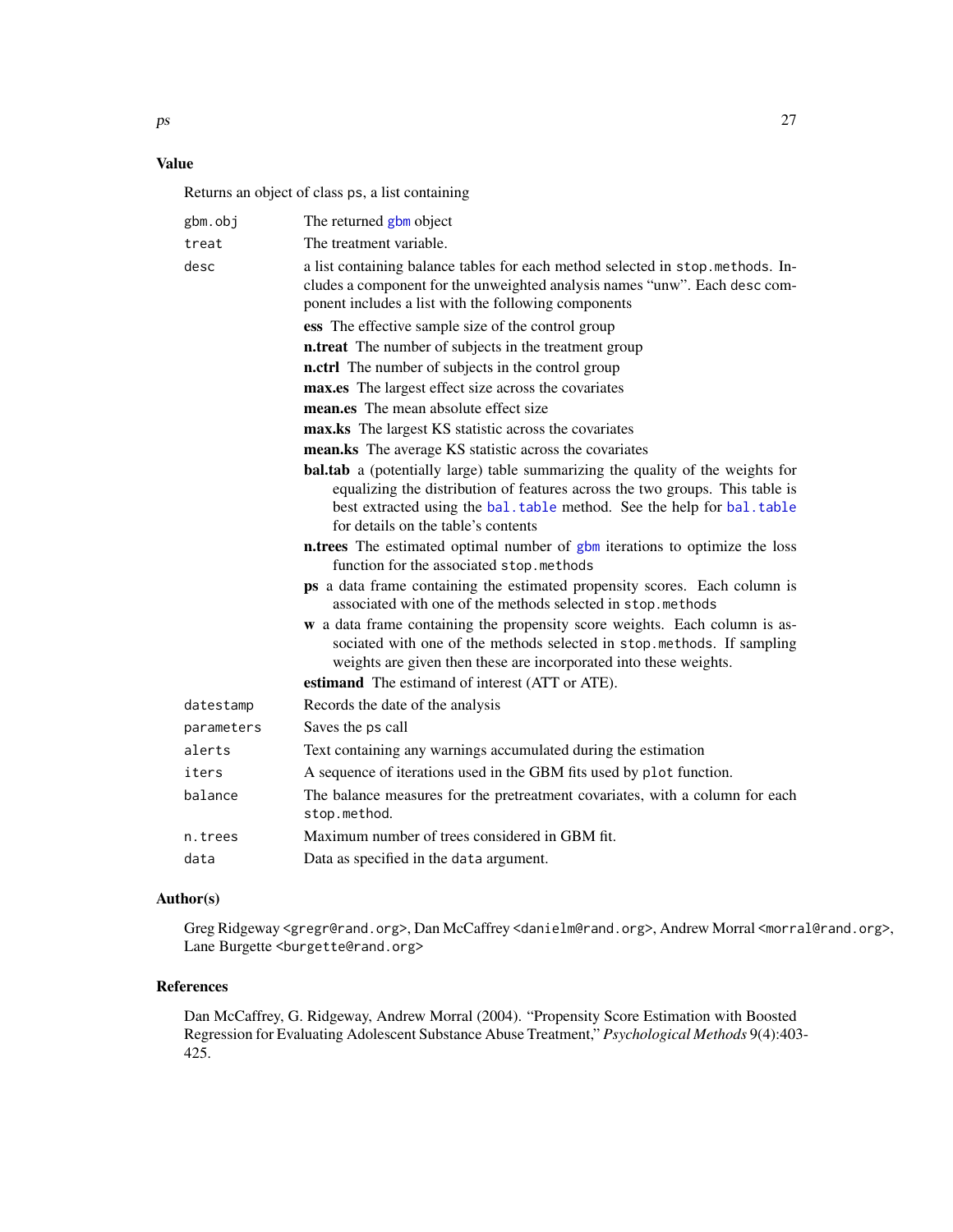#### See Also

[gbm](#page-0-0)

raceprofiling *Traffic stop data*

#### Description

Simulated example data for assessing race bias in traffic stop outcomes

## Usage

data(raceprofiling)

#### Format

A data frame with 5000 observations on the following 10 variables.

id an ID for each traffic stop nhood a factor indicating the neighborhood in which the stop occurred. reason The reason for the stop, mechanical/registration violations, dangerous moving violation, non-dangerous moving violation resident an indicator whether the driver is a resident of the city age driver's age male an indicator whether the driver was male race the race of the driver, with levels A, B, H, W hour the hour of the stop (24-hour clock) month and ordered factor indicating in which month the stop took place citation an indicator of whether the driver received a citation

#### Source

This is simulated data to demonstrate how to use twang to adjust estimates of racial bias for important factors. This dataset does not represent real data from any real law enforcement agency.

# References

G. Ridgeway (2006). "Assessing the effect of race bias in post-traffic stop outcomes using propensity scores," *Journal of Quantitative Criminology* 22(1).

<http://www.i-pensieri.com/gregr/rp.shtml>

#### Examples

data(raceprofiling)

# the first five lines of the dataset raceprofiling[1:5,]

<span id="page-27-0"></span>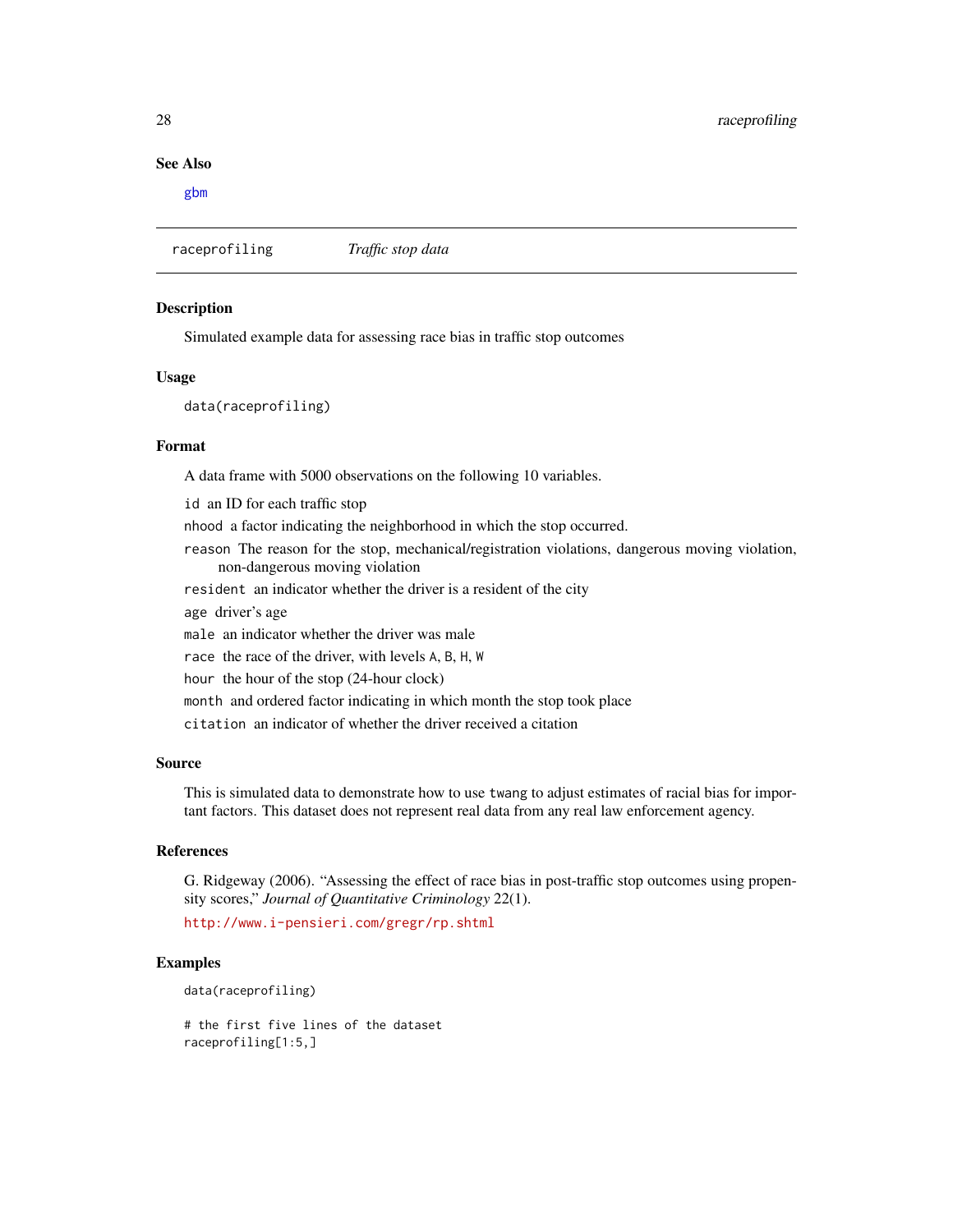<span id="page-28-0"></span>

sensitivity

# Usage

```
sensitivity(ps1,
  data,
  outcome,
  order.by.importance = TRUE,
  verbose = TRUE)
```
# Arguments

| ps1                 | A ps object.                                            |  |
|---------------------|---------------------------------------------------------|--|
| data                | The dataset including the outcomes                      |  |
| outcome             | The outcome of interest.                                |  |
| order.by.importance |                                                         |  |
|                     | Orders the output by relative importance of covariates. |  |
| verbose             | If TRUE, extra information will be printed.             |  |

#### Details

Performs the sensitivity analyses described in Ridgeway (2006). This is a beta version of this functionality. Please let the developers know if you have problems with it.

# Value

| tx   | Summary for treated observations. |
|------|-----------------------------------|
| ctrl | Summary for control observations. |

# References

Ridgeway, G. (2006). "The effect of race bias in post-traffic stop outcomes using propensity scores," *Journal of Quantitative Criminology* 22(1):1-29.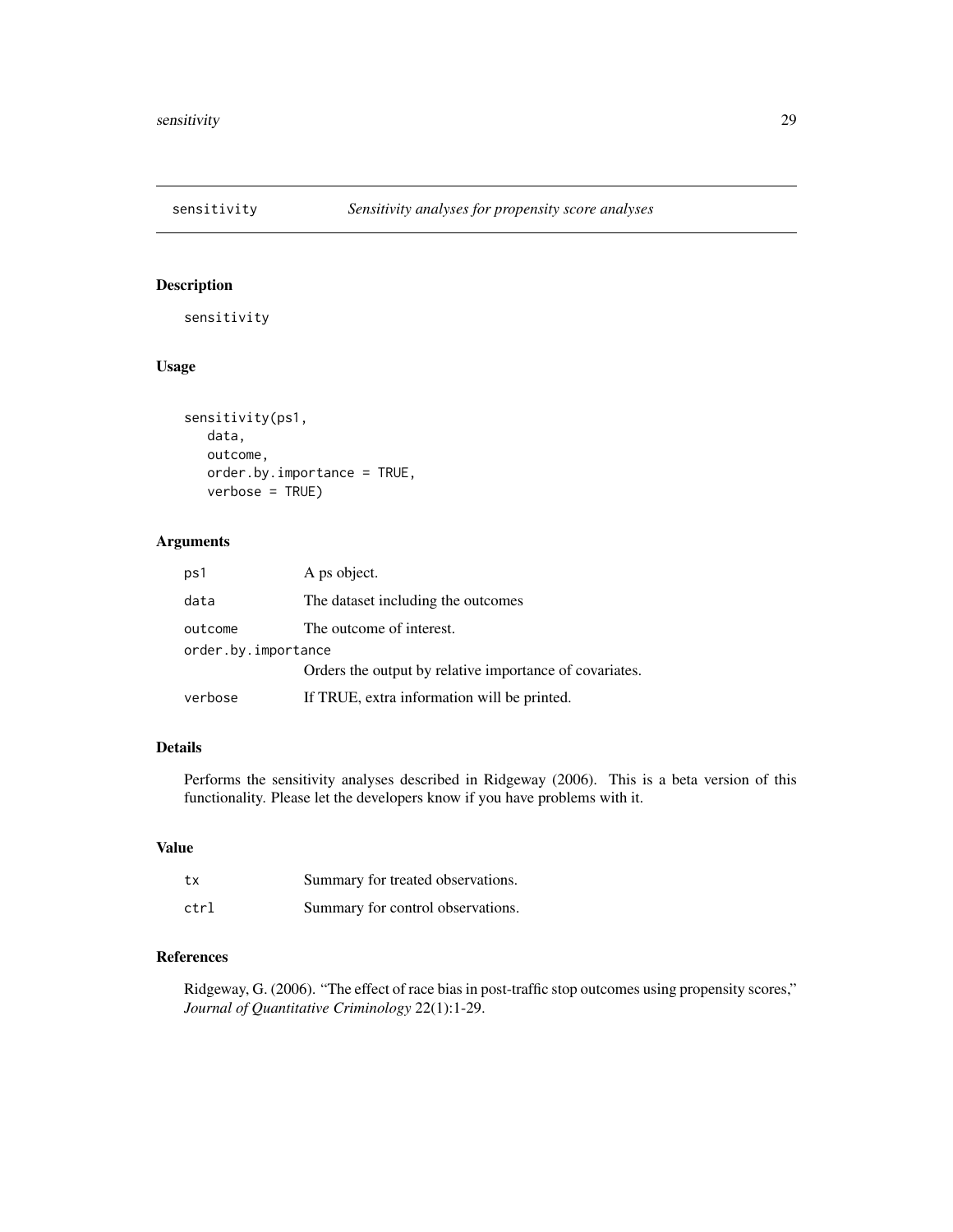<span id="page-29-0"></span>

In older versions of twang, the ps function specified the stop.method in a different manner. This stop.methods object is used to ensure backward compatibility; new twang users should not make use of it.

#### Details

This is merely a vector with the names of the stopping rules.

#### See Also

[ps](#page-24-1)

summary.mnps *Summarize an mnps object*

# Description

Computes summary information about a stored mnps object

# Usage

## S3 method for class 'mnps' summary(object, ...)

## Arguments

| object | a ps object                                         |
|--------|-----------------------------------------------------|
| .      | additional arguments affecting the summary produced |

#### Details

Compresses the information in the desc component of the ps object into a short summary table describing the size of the dataset and the quality of the propensity score weights.

# Value

See [ps](#page-24-1) for details on the returned table

## See Also

[ps](#page-24-1), [mnps](#page-19-1)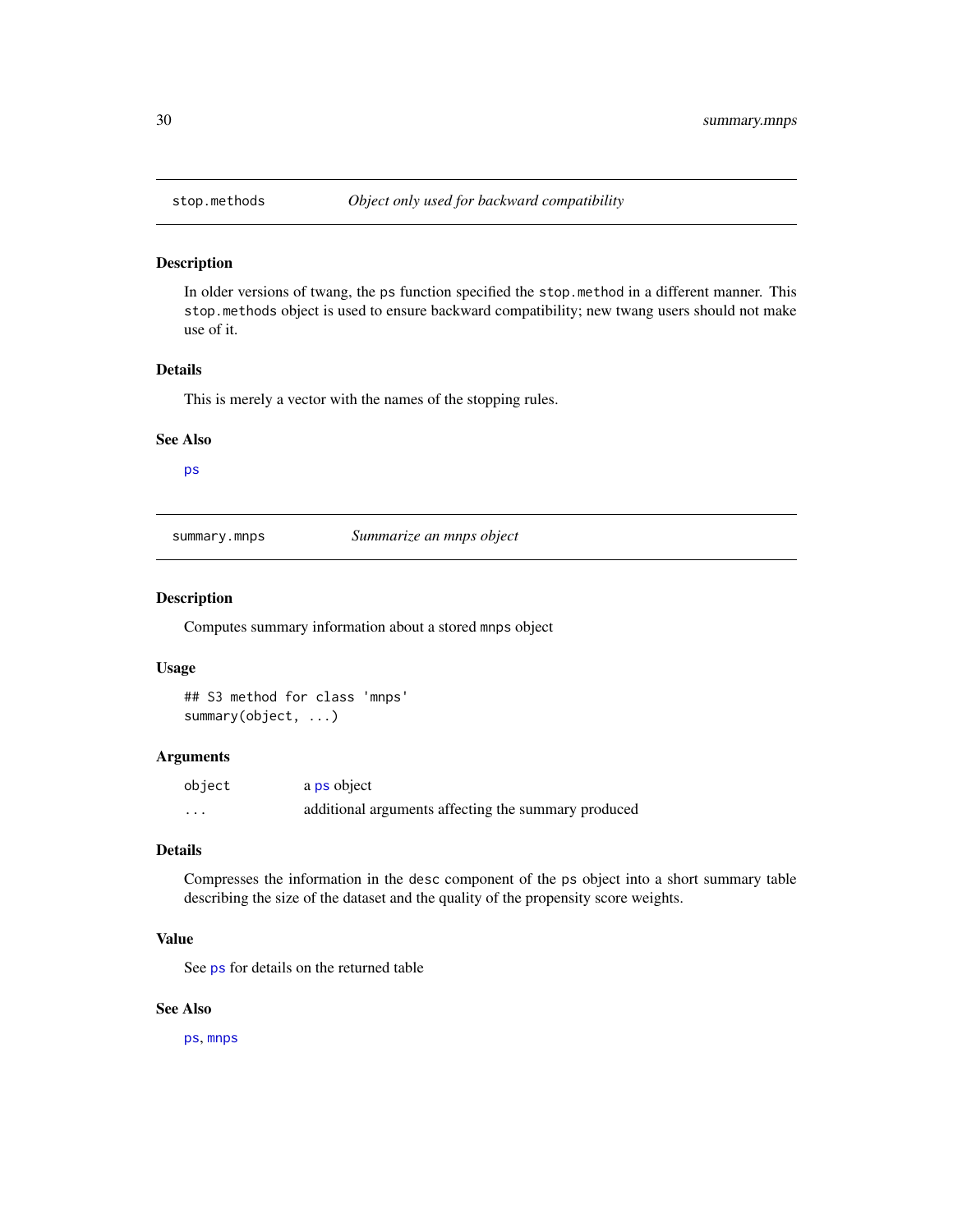<span id="page-30-0"></span>

Computes summary information about a stored ps object

# Usage

## S3 method for class 'ps' summary(object, ...)

# Arguments

| object | a ps object                                         |
|--------|-----------------------------------------------------|
| .      | additional arguments affecting the summary produced |

# Details

Compresses the information in the desc component of the ps object into a short summary table describing the size of the dataset and the quality of the propensity score weights.

#### Value

See [ps](#page-24-1) for details on the returned table

#### See Also

[ps](#page-24-1)